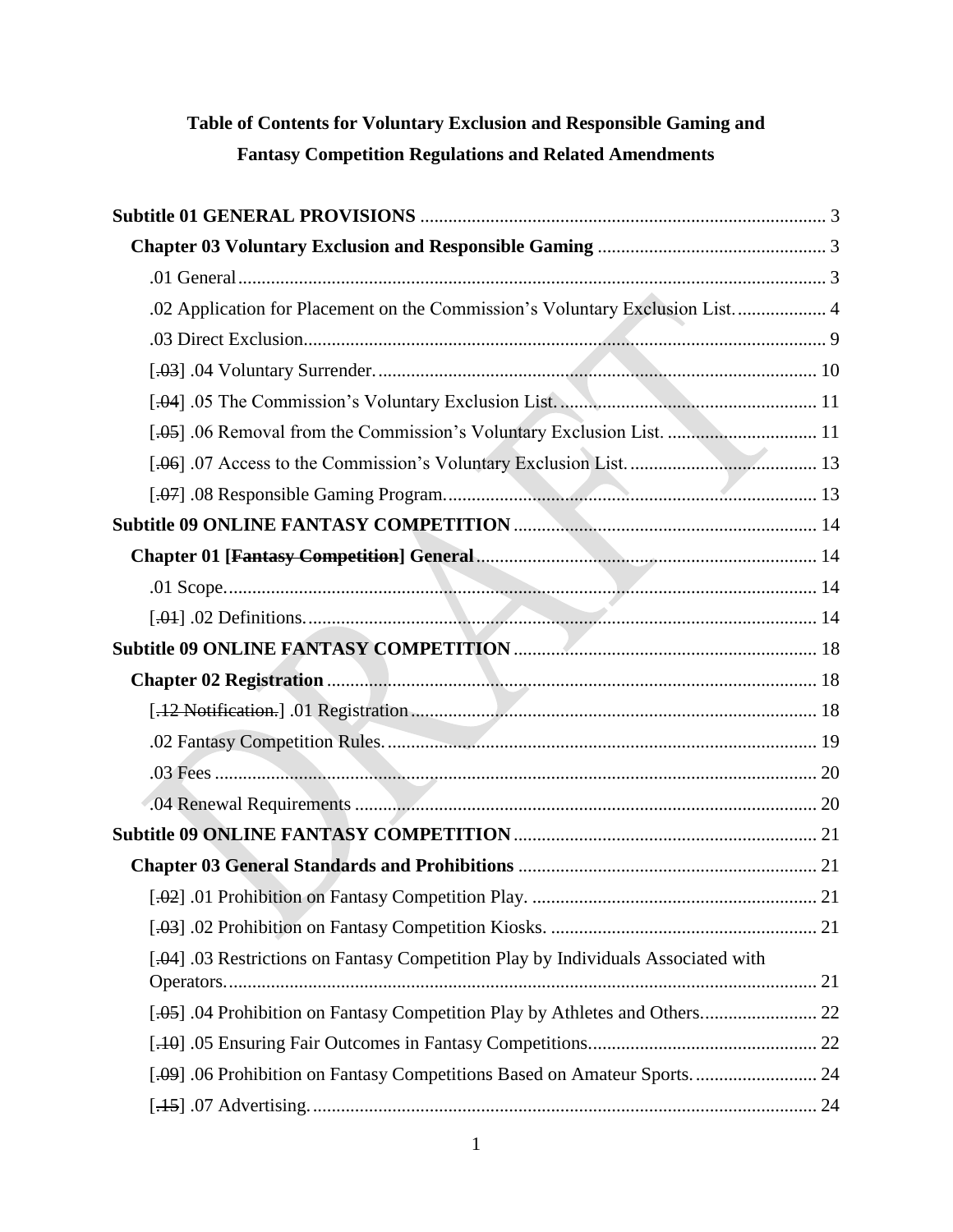| [.06] .01 [Self] Direct Exclusion Through Fantasy Competition Operator.  28 |    |
|-----------------------------------------------------------------------------|----|
|                                                                             |    |
| 03 Fantasy Competition Operator Responsibilities                            | 29 |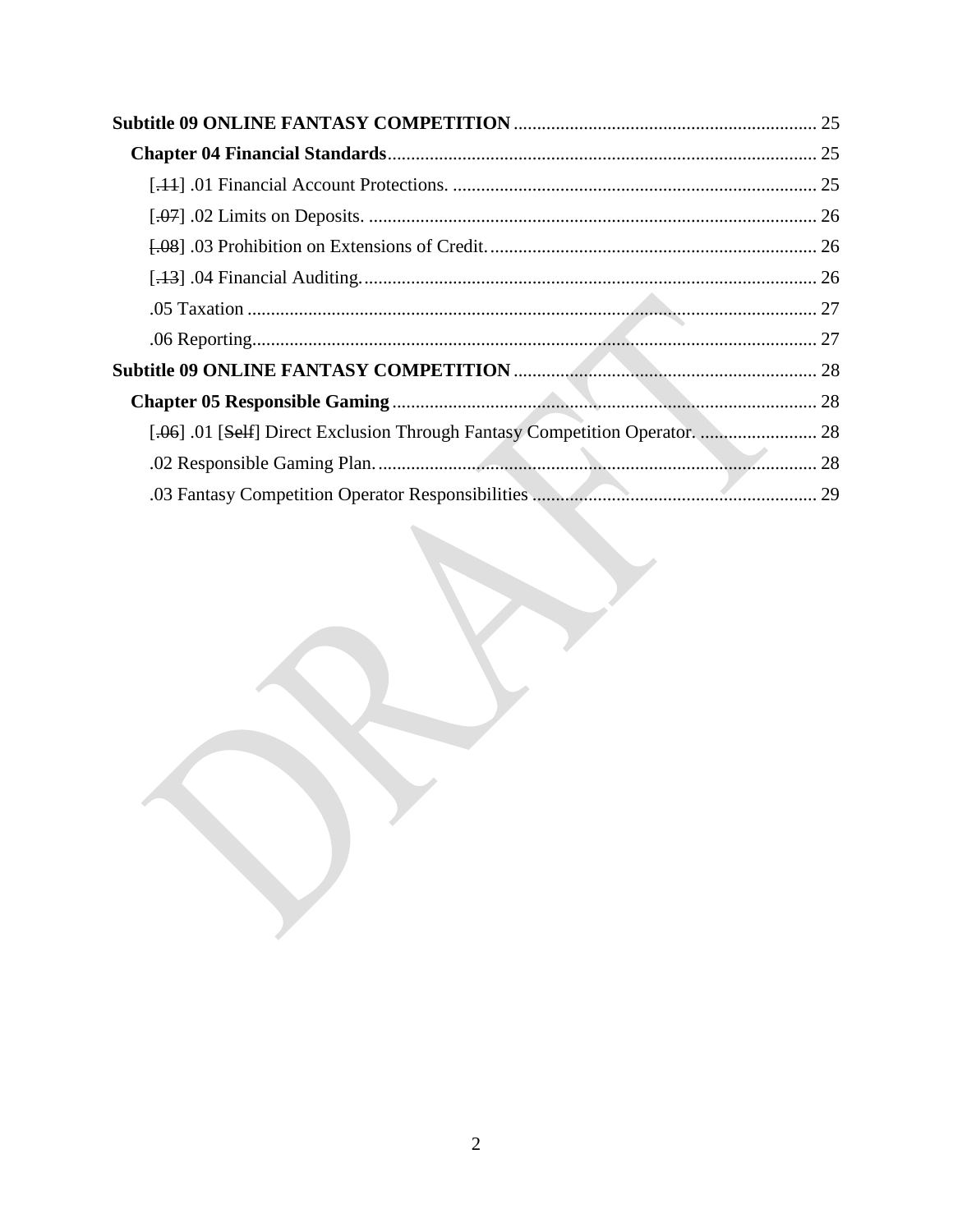## **Subtitle 01 GENERAL PROVISIONS**

## **Chapter 03 Voluntary Exclusion and Responsible Gaming**

<span id="page-2-1"></span><span id="page-2-0"></span>Authority: Criminal Law Article, §§12-301.1 and 12-308; State Government Article, §§9-110, [and] 9-1A-24(e), 9-1D-05, 9-1E-04, 9-1E-11 Annotated Code of Maryland

#### <span id="page-2-2"></span>**.01 General**

A. Scope. This chapter establishes a mechanism by which an individual may request to be placed on [a list] the Commission's Voluntary Exclusion List of individuals with gambling problems who [have been voluntarily excluded] have requested to self-exclude themselves from:

(1) Video lottery facilities in the State;

(2) Lottery play in the State;

(3) Instant bingo facilities under COMAR 36.07 with more than 10 instant bingo machines;  $[ $\Theta$ r]$ 

(4) Participating in fantasy competitions offered by fantasy competition operators registered under Subtitle .09 of this title;

(5) Participating in sports wagering offered by a sports wagering licensee; or

 $[4]$  (6) Any combination of the [three] five.

B. Definitions. Unless context or the individual regulation dictates otherwise, for purposes of this chapter the following terms have these meanings.

(1) "Commission's Voluntary Exclusion List" means the list established by the Commission as a measure to reduce or mitigate the effects of problem gambling that allows individuals with gambling problems to request to be excluded from participating in certain lottery and gambling activities for a specified period of time.

(2) "Direct exclusion" means the ability of a person to make a request directly to a fantasy sports competition operator or a sports wagering licensee for exclusion from their web-based services.

(3) "Sports wagering licensee" means:

(a) Sports wagering facility licensee;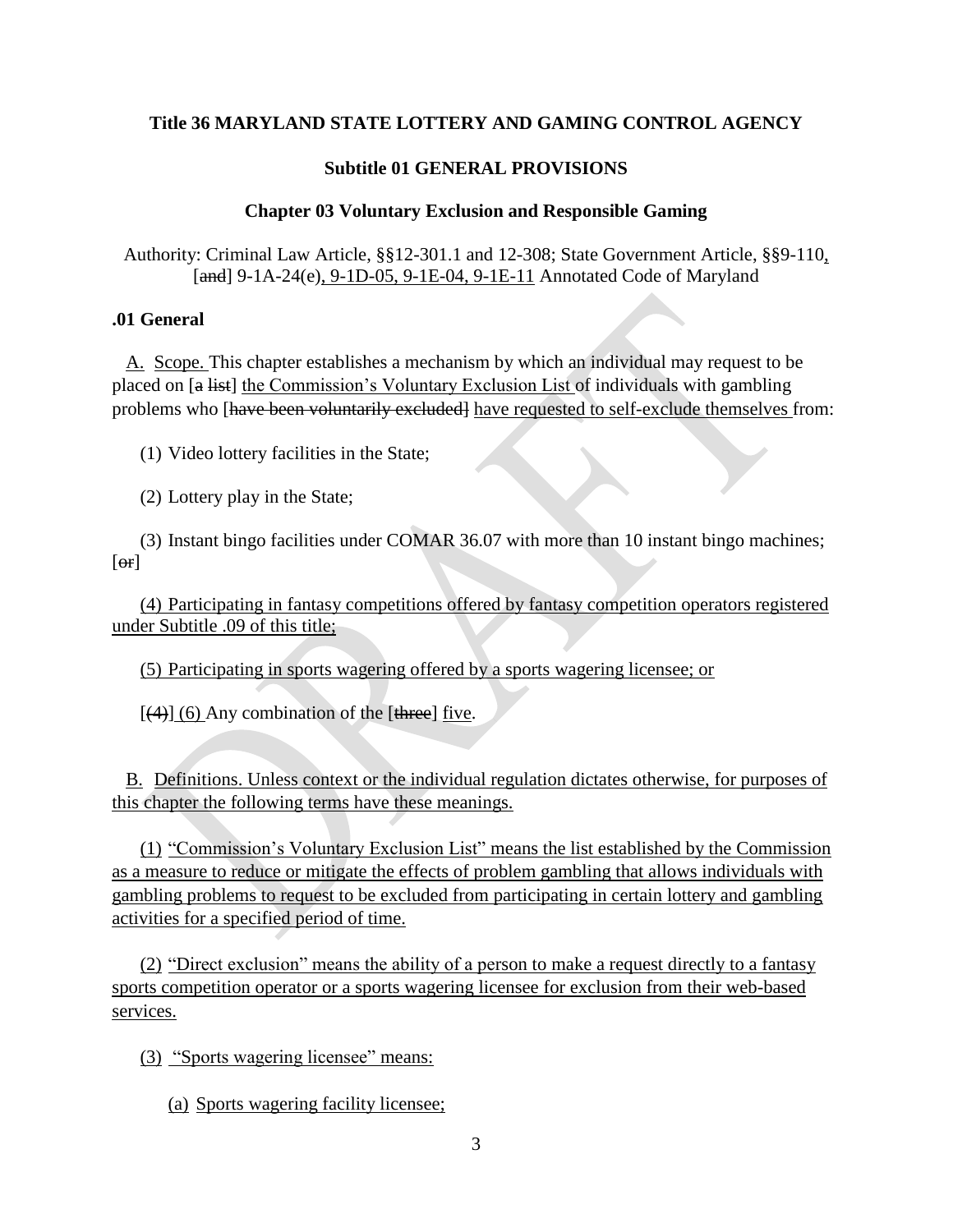- (b) Mobile sports wagering licensee;
- (c) Sports wagering facility operator licensee; and
- (d) Online sports wagering operator licensee.

[B.] C. The Commission shall:

(1) Maintain the Commission's Voluntary Exclusion List  $[a$  list of for individuals who have requested to be excluded from:

(a) Video lottery facilities;

(b) Lottery play in the State  $[-\text{and}]\cdot$ ;

(c) Instant bingo facilities with more than 10 instant bingo machines;

(d) Fantasy competitions offered by registered fantasy competition operators; or

(e) Participating in sports wagering offered by sports wagering licensees; and

(2) Establish measures to reduce and mitigate the effects of problem gambling.

# <span id="page-3-0"></span>**.02 Application for Placement on the Commission's Voluntary Exclusion List.**

A. An application for placement on the Commission's Voluntary Exclusion List [voluntary] exclusion] shall be available [at:] through:

(1) Each licensed video lottery facility upon request  $[ef]$  to Commission staff;

(2) Each licensed instant bingo facility with more than 10 instant bingo machines; and

(3) The [Agency's offices] Agency.

B. Information about applications for placement on the Commission's Voluntary Exclusion List shall be available through:

(1) Each licensed video lottery facility;

(2) Each registered fantasy competition operator;

(3) Each sports wagering licensee;

(4) Each licensed instant bingo facility with more than 10 instant bingo machines; and

(5) The Agency.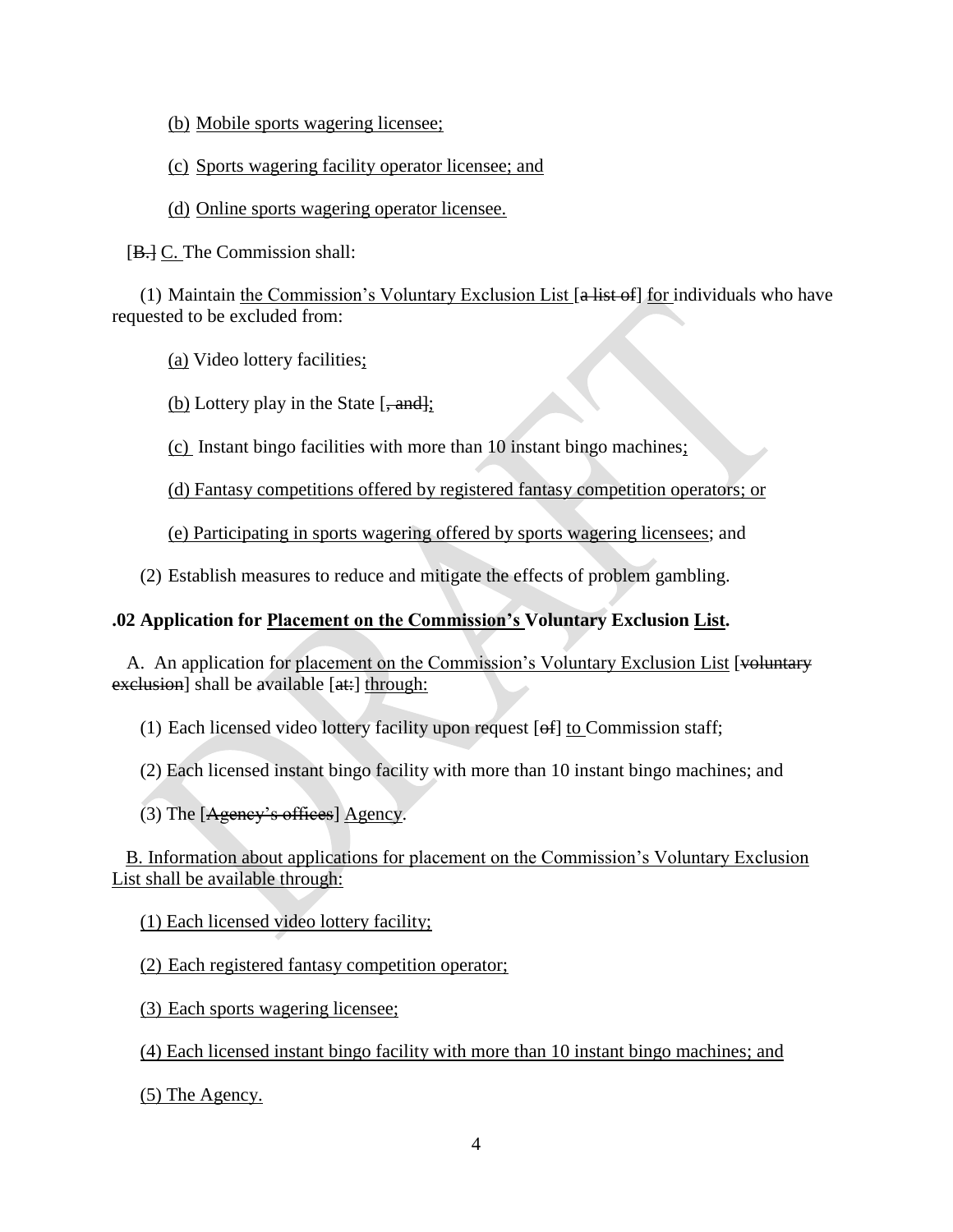$[B]$ .  $C$ . An individual may request to be excluded from:  $\left[$  a video lottery facility or lottery play in the State, or an instant bingo facility with more than 10 instant bingo machines]

(1) The places and activities described in Regulation .01 of this chapter by submitting a completed application [form] for placement on the Commission's Voluntary Exclusion List to Commission [staff.] staff; and

[C.] (2) An individual may request to be excluded from an instant bingo facility with more than 10 instant bingo machines by submitting a completed application form to instant bingo facility staff.

D. An application for [voluntary exclusion shall include] placement on the Commission's Voluntary Exclusion List:

(1) Shall contain sufficient information to identify and exclude the individual, including the [The] individual's:

(a) Name, including any nickname or alias;

(b) Residential address;

(c) Date of birth;

(d) Valid, unexpired, government-issued identification that includes a photograph of the applicant;

(e) Social Security Number or other government issued identification number, if applicable;

(e) Gender;

(f) Physical description, including any birthmarks, scars, or tattoos;

(g) Race or ethnic origin;

(h) Signature, which may include by a Commission approved secure electronic means; and

(i) Any other information about the individual that the Commission requires;

(2) The length of time requested for  $[period of]$  placement on the  $[volularity]$  exclusion list Commission's Voluntary Exclusion List, which shall be for:

(a) At least 2 years; or

(b) Life;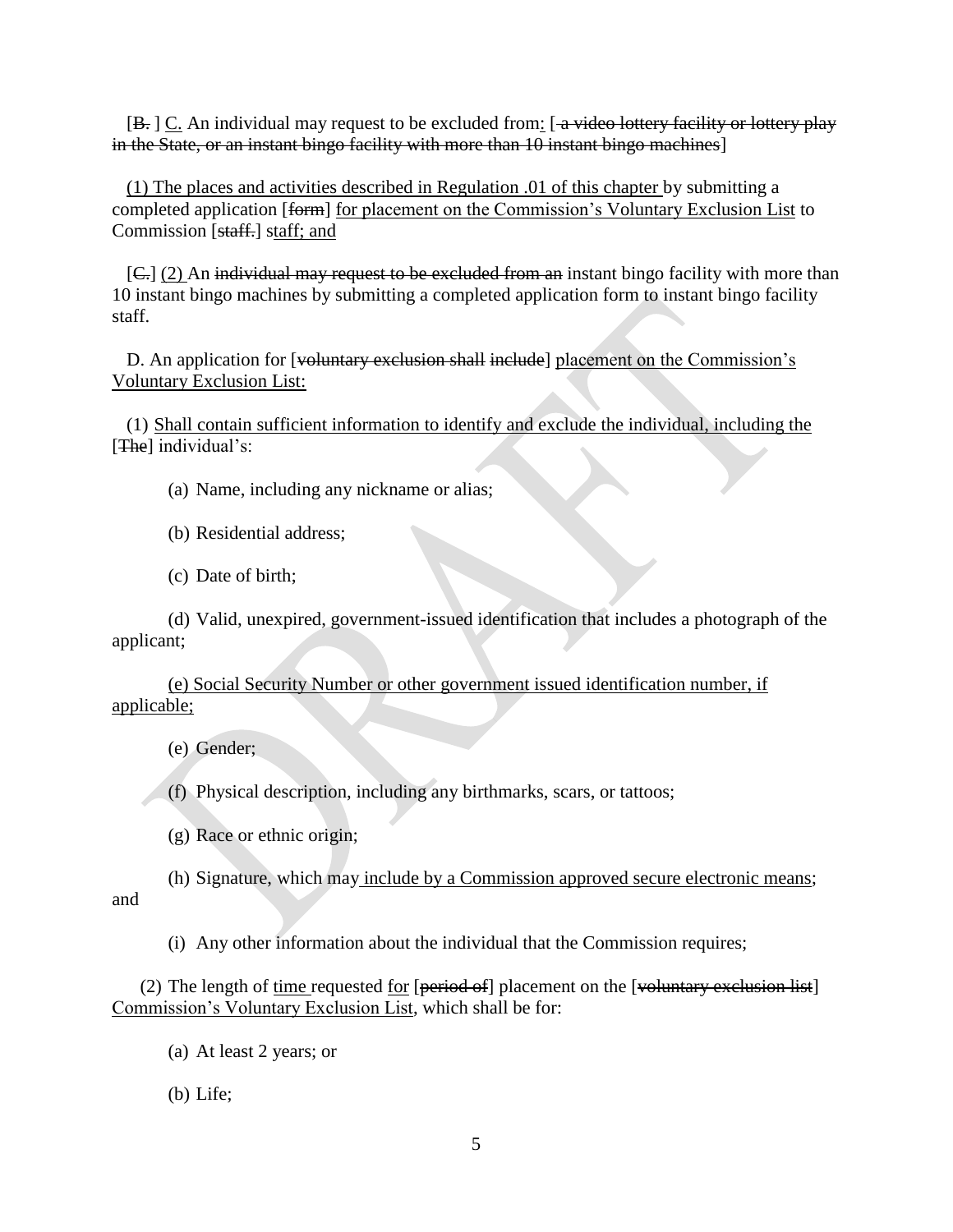(3) Information pertaining to problem gambling programs; [and]

(4) Acknowledgment that certain problem gambling programs may contact the applicant;

(5) A signed statement by which the individual declares that the individual:

(a) Has a gambling problem and is unable to gamble responsibly;

(b) Is sober and informed;

(c) Releases and holds harmless the State of Maryland, the Commission, the Agency, and their members, employees, and [agents] agents, from any liability that may arise from the application or the individual's placement on the [voluntary exclusion list] Commission's Voluntary Exclusion List;

(d) Acknowledges that the Commission is collecting information from the individual that the:

(i) Individual may request to inspect or correct under General Provisions Article, §4- 502, Annotated Code of Maryland; [and]

(ii) Commission will maintain as sociological information under General Provisions Article, §4-330, Annotated Code of Maryland; and

(iii) Commission or its licensees may share with entities as provided in Regulation .05 of this chapter.

(e) Authorizes the release of information to the persons specified in Regulation  $[0.06]$ . 07 of this chapter;

(f) Acknowledges that the individual will be, for the entire term of the requested period of exclusion:

(i) Prohibited from entering a video lottery facility  $\Theta$  and playing table games or a video lottery terminal [in the State];

(ii) Prohibited from playing a lottery game;

(iii)Prohibited from playing an instant bingo machine at an instant bingo facility with more than 10 instant bingo machines;  $[**or**]$ 

(iv)Prohibited from participating in a fantasy competition offered by a fantasy competition operator registered under Subtitle .09 of this title;

(v) Prohibited from participating in sports wagering offered by a sports wagering licensee under Subtitle .10 of this title; or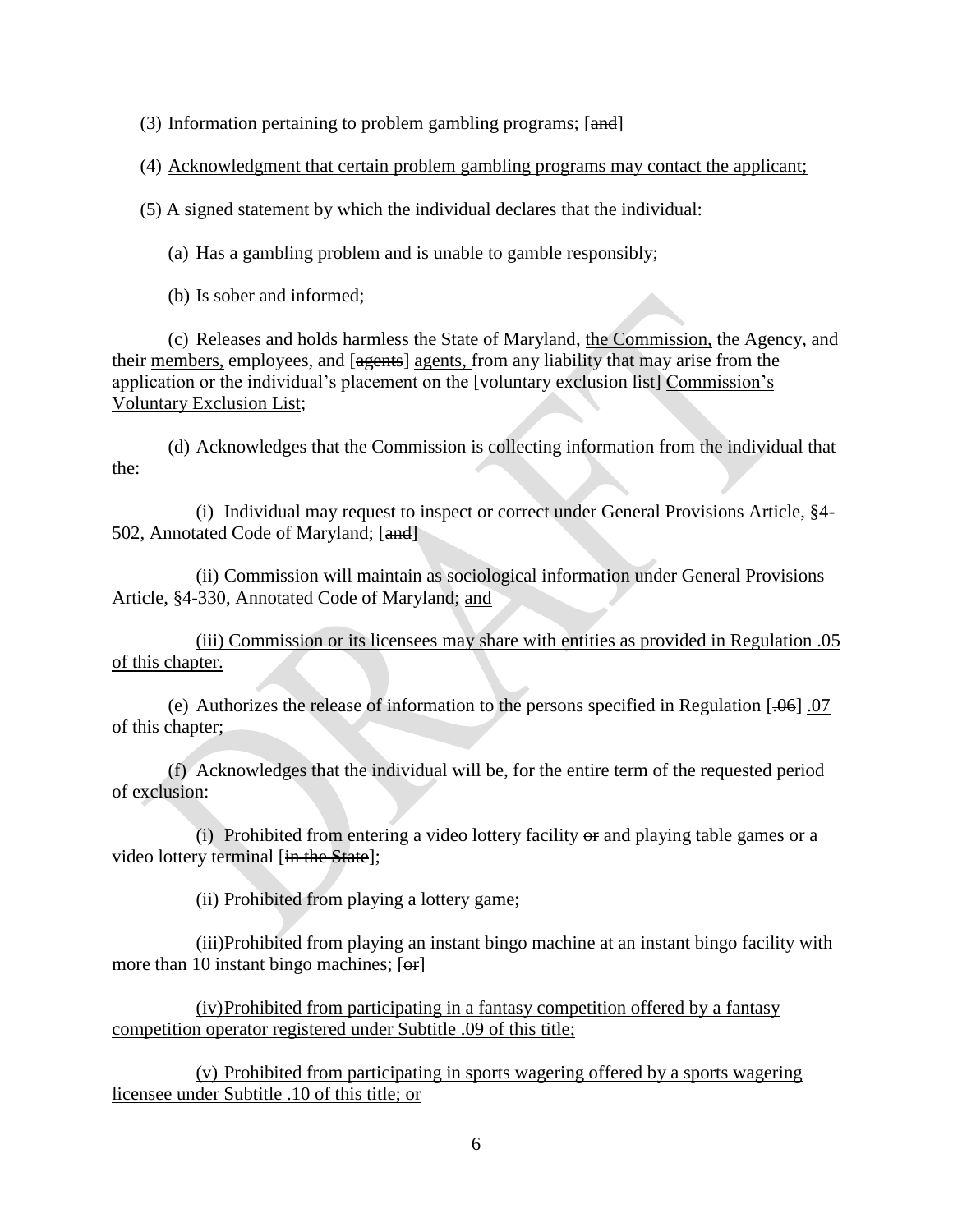$\left[\frac{div}{dx}\right]$  (vi) Any combination of the  $\left[\frac{div}{dx}\right]$  five;

 $(g)$  Acknowledges that if the requested period of placement on the [voluntary exclusion list] Commission's Voluntary Exclusion List was 2 years, the individual will not be removed from the [voluntary exclusion list] Commission's Voluntary Exclusion List unless the Commission grants the individual's request for removal under Regulation [.05] .06 of this chapter;

(h) Acknowledges that the individual may be subject to criminal charges if, during the period of exclusion, the individual enters a video lottery facility in the State;

(i) Acknowledges that the individual may be, for the entire term of the requested period of exclusion:

(i) Banned by a video lottery facility from any of its affiliated facilities in Maryland or other jurisdictions;

(ii) Removed or precluded from utilizing a video lottery facility's associated sports wagering platform;

(iii) Banned from video lottery facilities that offer sports wagering;

(iv) Even if accessed from a different state, removed or precluded from joining or participating in a fantasy competition operator's online platform;

(iii) Banned by a sports wagering facility from any of its affiliated facilities in Maryland or other jurisdictions;

(iv)Even if accessed from a different state, removed or precluded from joining or participating in a mobile sports wagering licensee's online platform; or

 $[\left( \frac{1}{\mathbf{H}} \right)$  (j) Otherwise acknowledges that the individual understands the individual's responsibilities and possible consequences associated with being placed on the [State's voluntary exclusion list] Commission's Voluntary Exclusion List; and

 $[\frac{1}{2}]$  (k) Is voluntarily applying.

[E.] G. Upon receipt of a completed application for [voluntary exclusion] placement on the Commission's Voluntary Exclusion List, [trained] assigned Commission staff [shall:] may:

(1) Interview the individual in order to ascertain that the individual:

(a) Is voluntarily applying for exclusion;

(b) Is sober and informed;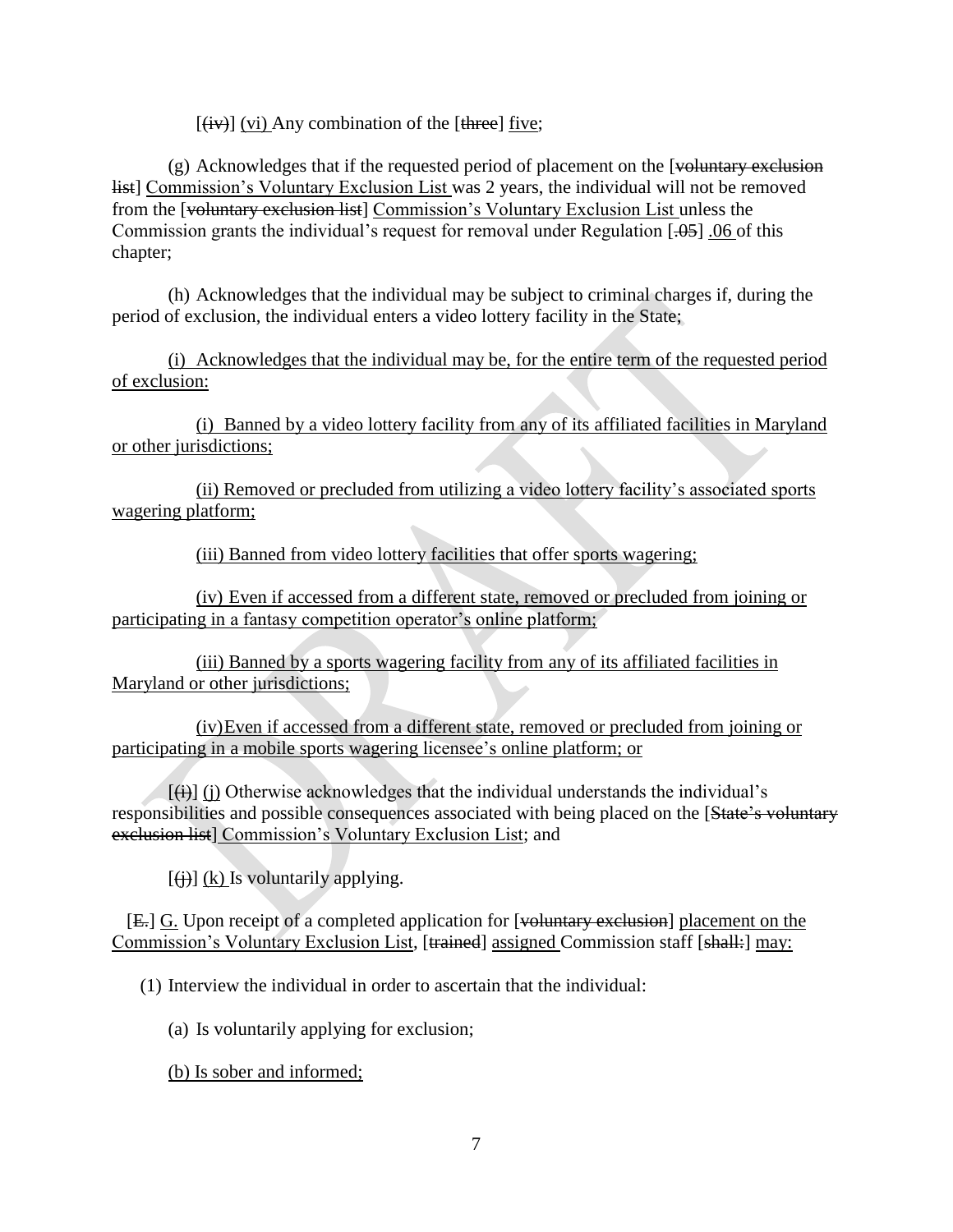(b) Confirms the information provided in the application; and

(c) Is fully informed of the consequences of being placed on the [voluntary exclusion list] Commission's Voluntary Exclusion List.

(2) Decide whether to [grant] accept the request for [voluntary exclusion] placement on the Commission's Voluntary Exclusion List and place the individual on the Commission's Voluntary Exclusion List; and

(3) Deliver to the individual by regular U.S. mail a written notice of:

(a) Placement on the [voluntary exclusion list] Commission's Voluntary Exclusion List; or

(b) Denial of the [request for voluntary exclusion.] application requesting placement on the Commission's Voluntary Exclusion List.

[F.] H. Notice to Excluded Individual Placed on the Commission's Voluntary Exclusion List.

(1) The Agency's notice  $[6f]$  to an  $[individual's]$  individual of placement on the [voluntary] exclusion list] Commission's Voluntary Exclusion List for video lottery facilities, shall include:

 $[\frac{1}{2}]$ (a) A statement from each video lottery facility informing the individual not to enter the video lottery facility; [and]

 $[2]$  (b) Notice that, if the individual enters a video lottery facility, the individual [shall] may be subject to  $\left[ \frac{a}{n} \right]$  criminal  $\left[ \frac{t}{n} \right]$  respass charges;

(c) Notice that the individual may be banned by a video lottery facility from any of its affiliated facilities in Maryland or other jurisdictions;

(d) Notice that the individual may be unable to participate in sports wagering offered by a sports wagering facility operator or online sports wagering operator affiliated with a video lottery facility.

(2) The Agency's notice of an individual's placement on the Commission's Voluntary Exclusion List for exclusion from participating in fantasy competitions in the State shall include notice that the individual may be excluded from participating in fantasy competitions offered by fantasy competition operators in another jurisdiction;

(3)The Agency's notice of an individual's placement on the Commission's Voluntary Exclusion List for exclusion from sports wagering in the State shall include:

(a) Notice that the individual is not permitted in the sports wagering-related areas of a sports wagering facility;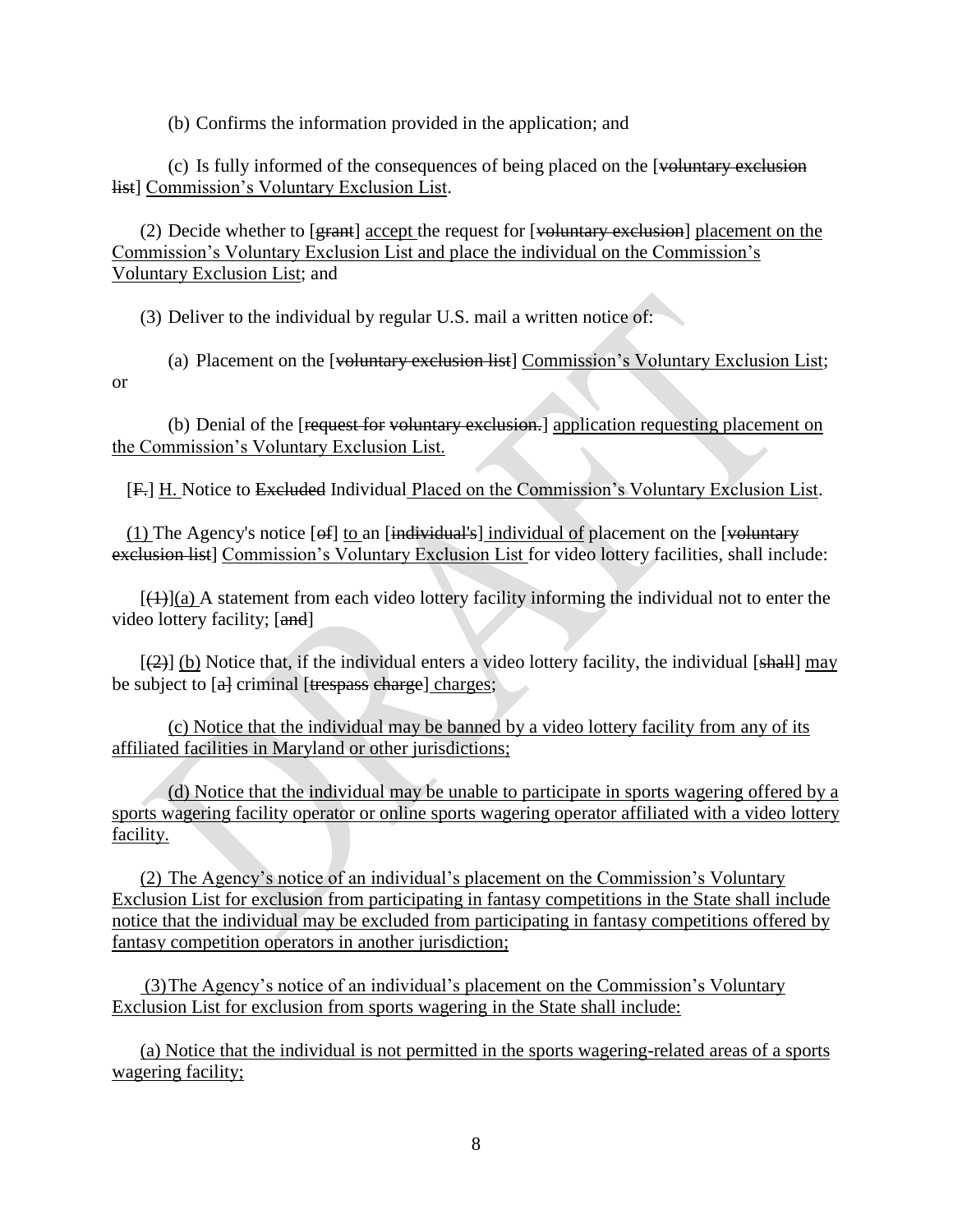(b) Notice that the individual may be excluded from participating in sports wagering offered by a sports wagering licensee in any of its affiliated facilities or platforms in other jurisdictions; and

(c) Notice that, if the individual enters a video lottery facility that offers sports wagering, the individual may be subject to criminal charges.

# <span id="page-8-0"></span>**.03 Direct Exclusion**

A. Registered Fantasy Competition Operator.

(1) A registered fantasy competition operator may directly exclude an individual from participating in fantasy competitions through its platform.

(2) A request for direct exclusion from a fantasy competition operator's platform:

(a) Is not an application for placement on the Commission's Voluntary Exclusion List under this chapter;

(b) Will not result in placement on the Commission's Voluntary Exclusion List;

(c) Is not a record that is maintained by the Commission; and

(d) Does not prevent the person from using another fantasy competition platform in Maryland.

# B. Mobile Sports Wagering Licensee.

(1) A mobile sports wagering license though its sports wagering platform or its online sports wagering operator's platform may directly exclude an individual from participating in sports wagering on its platform.

(2) A request for direct exclusion from a mobile sports wagering licensee's platform operated by its online sports wagering operator:

(a) Is not an application for placement on the Commission's Voluntary Exclusion List;

(b) Will not result in inclusion on the Commission's Voluntary Exclusion List;

(c) Is not a record that is maintained by the Commission; and

(d) Does not prevent the person from using another fantasy competition platform in Maryland.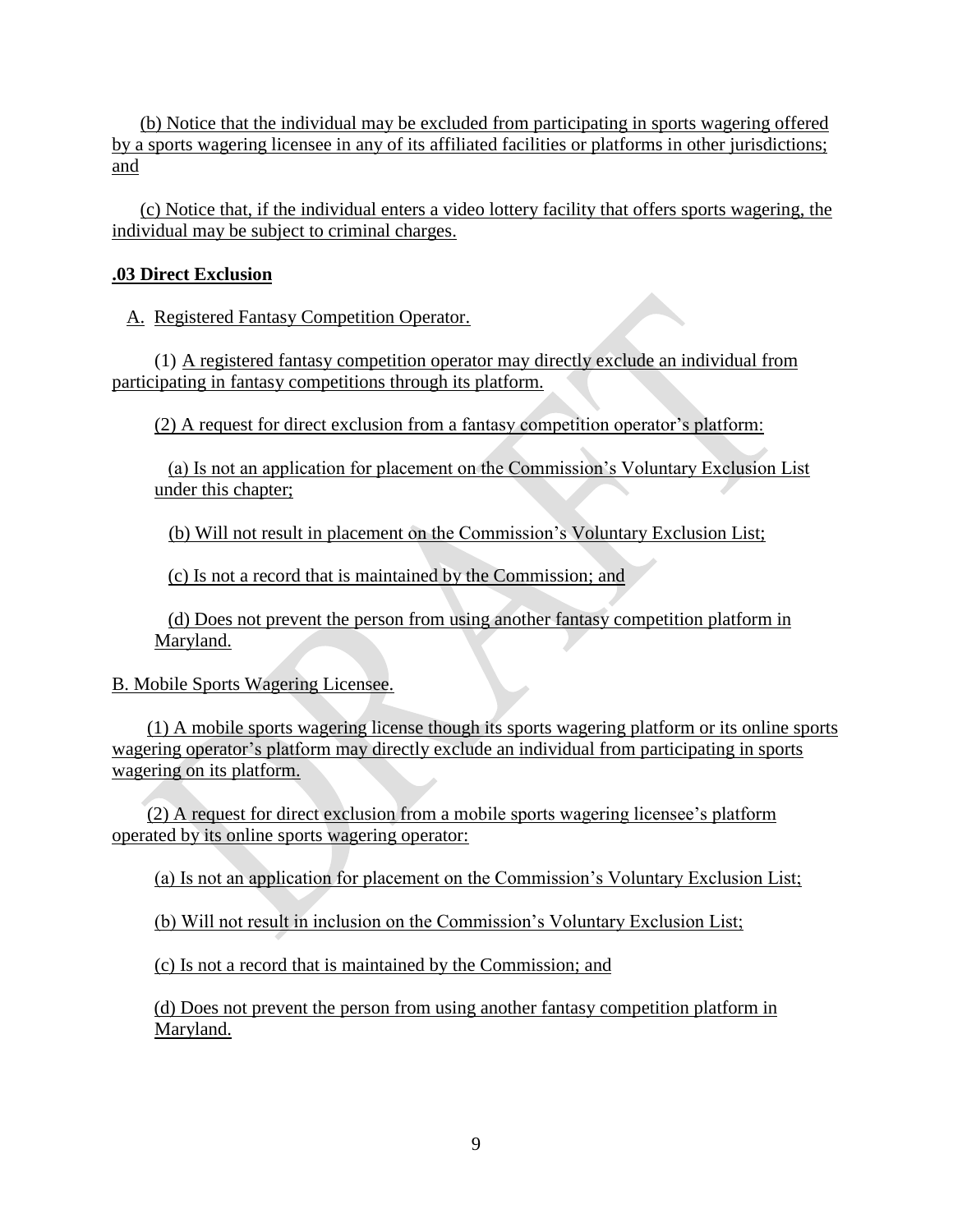#### <span id="page-9-0"></span>**[.03] .04 Voluntary Surrender.**

A. In this regulation, the following term has the meaning indicated.

B. Term Defined. "Unredeemed item":

(1) Means a token, voucher, check, ticket, chip, coupon, or similar item that has monetary value, and that a player has:

(a) Won by playing a video lottery terminal or table;

(b) Inserted into a video lottery terminal;

(c) Played at a table game;

(d) Received by converting cash, check or wire transfer at a video lottery facility;

(e) Won by participating in a fantasy competition offered by a fantasy competition operator registered under Subtitle .09 of this title;

(f) Received by converting cash, check, wire transfer, points, tickets, coupons, or similar item or monetary equivalent through a registered fantasy competition operator's system;

(g) Won by participating in sports wagering;

(h) Inserted into sports wagering equipment;

(i) Received by converting cash, check, wire transfer, or points through sports wagers placed with a sports wagering licensee;

 $[(e)]$  (j) Obtained while [trying to play] playing a lottery game in the State; or

 $[f(f)]$  (k) Won by playing an instant bingo machine at an instant bingo facility with more than 10 instant bingo machines.

(2) Does not  $[mean]$  include cash.

C. An individual who applies to be placed on the [voluntary exclusion list may] Commission's Voluntary Exclusion List contractually [agree] agrees to:

(1) Redeem or liquidate an unredeemed item with monetary value that the individual has received since being placed on the [voluntary exclusion list] Commission's Voluntary Exclusion List; and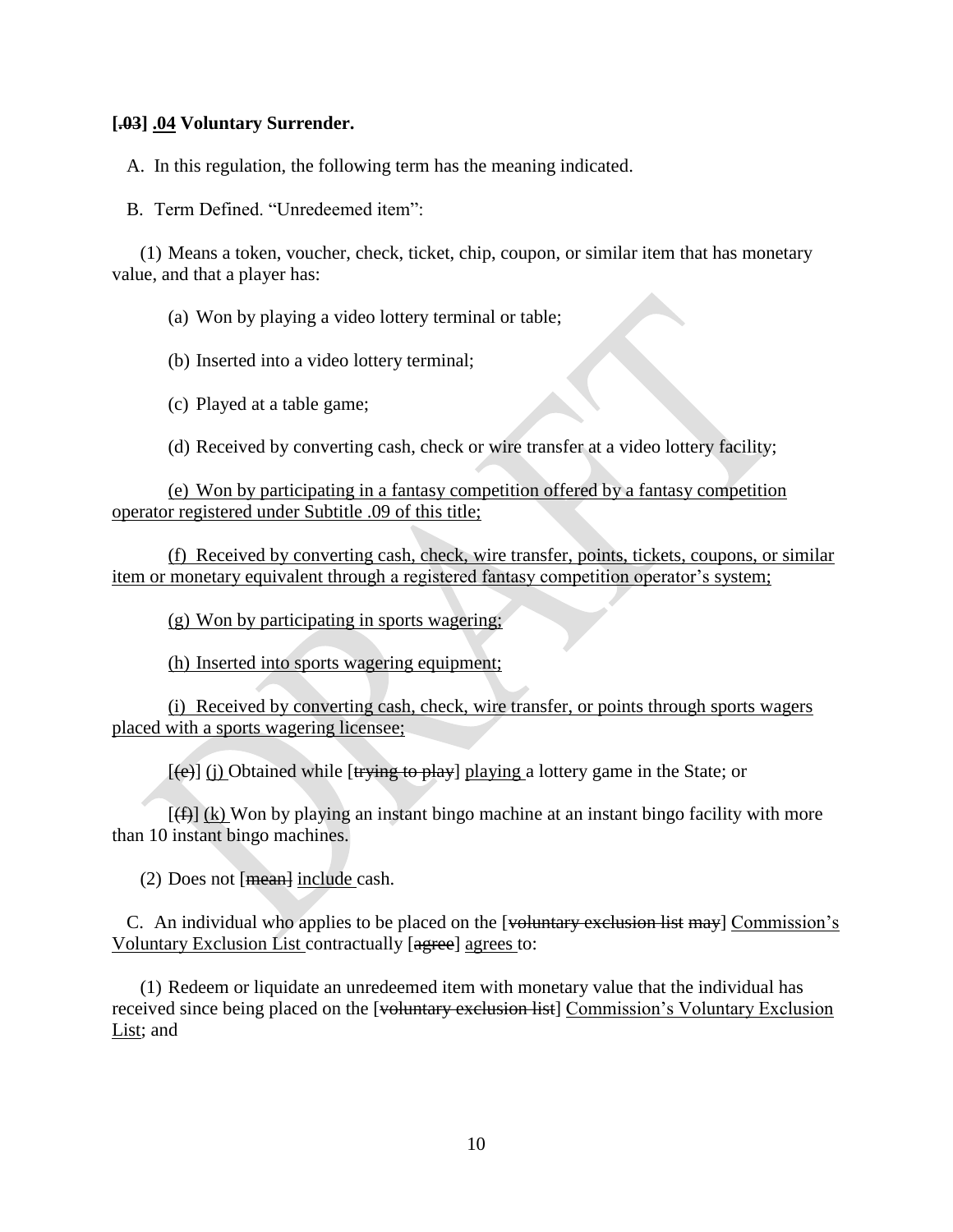(2) Designate that the proceeds of the redeemed item be contributed to the Problem Gambling Fund established under State Government Article, §9-1A-33(b), Annotated Code of Maryland.

#### <span id="page-10-0"></span>**[.04] .05 The Commission's Voluntary Exclusion List.**

The Commission shall:

A. Establish and maintain a list of individuals:

(1) [from] From whom it has received a completed application requesting to be excluded as provided in Regulation .01B of this chapter [for voluntary exclusion];

(2) Whose request for placement on the Commission's Voluntary Exclusion List has been accepted under Regulation .02 of this chapter.

B. Provide the [voluntary exclusion list] Commission's Voluntary Exclusion List for video lottery facilities to a video lottery facility, with periodic updates, to assist the video lottery facility in identifying an individual [to be excluded];

C. Enter the [voluntary exclusion list] Commission's Voluntary Exclusion List for lottery play into the Agency's control system to ensure that an excluded individual's [winnings] prizes over \$600 on a ticket will be surrendered under Regulation [.03] .04 of this chapter; [and]

D. Provide the [voluntary exclusion list] Commission's Voluntary Exclusion List for individuals who have self-excluded from instant bingo to an instant bingo facility with more than 10 instant bingo machines, with periodic updates, to assist the facility in identifying excluded [individuals.] individuals;

E. Provide the Commission's Voluntary Exclusion List for individuals who have selfexcluded from participating in fantasy competitions in the State to a registered fantasy competition operator, with periodic updates, to assist the fantasy competition operator in identifying excluded individuals; and

F. Provide the Commission's Voluntary Exclusion List for individuals who have selfexcluded from participating in sports wagering in the State to sports wagering facility licensees and mobile sports wagering licensees, with periodic updates, to assist the them in identifying excluded individuals.

#### <span id="page-10-1"></span>**[.05] .06 Removal from the Commission's Voluntary Exclusion List.**

A. After an individual has been on the [voluntary exclusion list] Commission's Voluntary Exclusion List for at least 2 years, the individual may request that the Commission remove the individual from the list.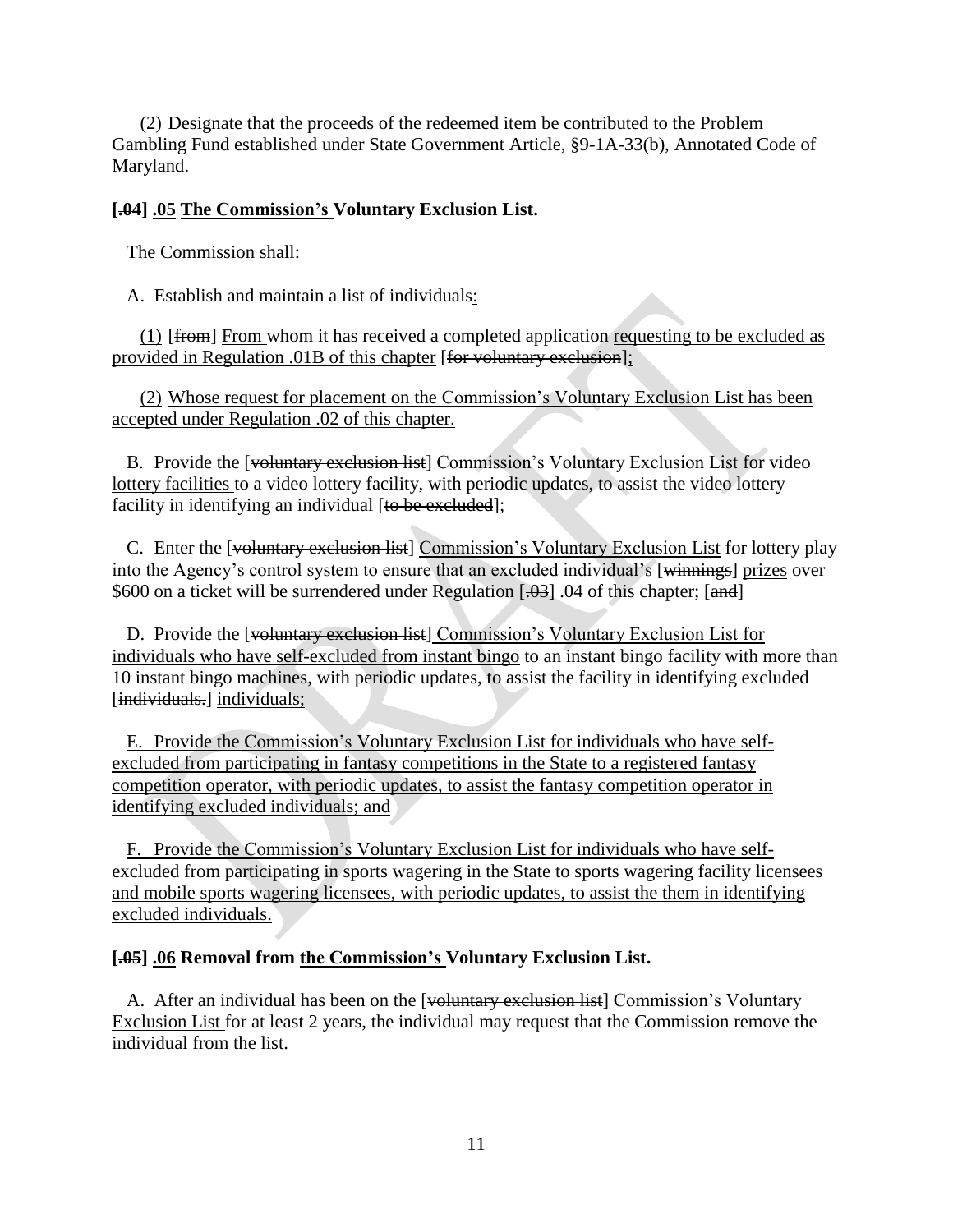B. An [individual's request] individual shall submit their request under §A of this regulation in writing to the Commission [shall be submitted to the Commission in writing and shall be] accompanied by documentation that the individual has:

(1) Completed:

[(a) A problem gambling assessment with a professional who is licensed by the State to conduct problem gambling assessments or who is otherwise approved by the Commission and fulfilled any recommended treatment;

(b)] (a) A problem gambling treatment and or prevention program approved by the Commission; or

 $[\langle e \rangle]$  (b) A healthy decision-making program that is sponsored or approved by the Commission, with a licensed professional counselor or other person approved by the Commission;

(2) Executed an authorization and release to be removed from the voluntary exclusion list; and

(3) Complied with any [other] requirements deemed necessary by the Commission.

C. The Commission is not required to hold a hearing in order to review the request for removal.

D. If the Commission:

(1) Grants the request, it shall:

(a) Deliver to the individual by email or regular mail a notice of removal from the [voluntary exclusion list] Commission's Voluntary Exclusion List; and

(b) Notify the State's video lottery facilities, instant bingo facilities with more than 10 instant bingo machines, registered fantasy competition operators, sports wagering facility licensees, and mobile sports wagering licensees, or update the Agency's central system of the individual's removal from the [voluntary exclusion list] Commission's Voluntary Exclusion List; or

(2) Denies the request, it shall deliver to the individual by email or regular mail a notice that the:

(a) Request was denied; and

(b) Individual shall remain on the [voluntary exclusion list] Commission's Voluntary Exclusion List.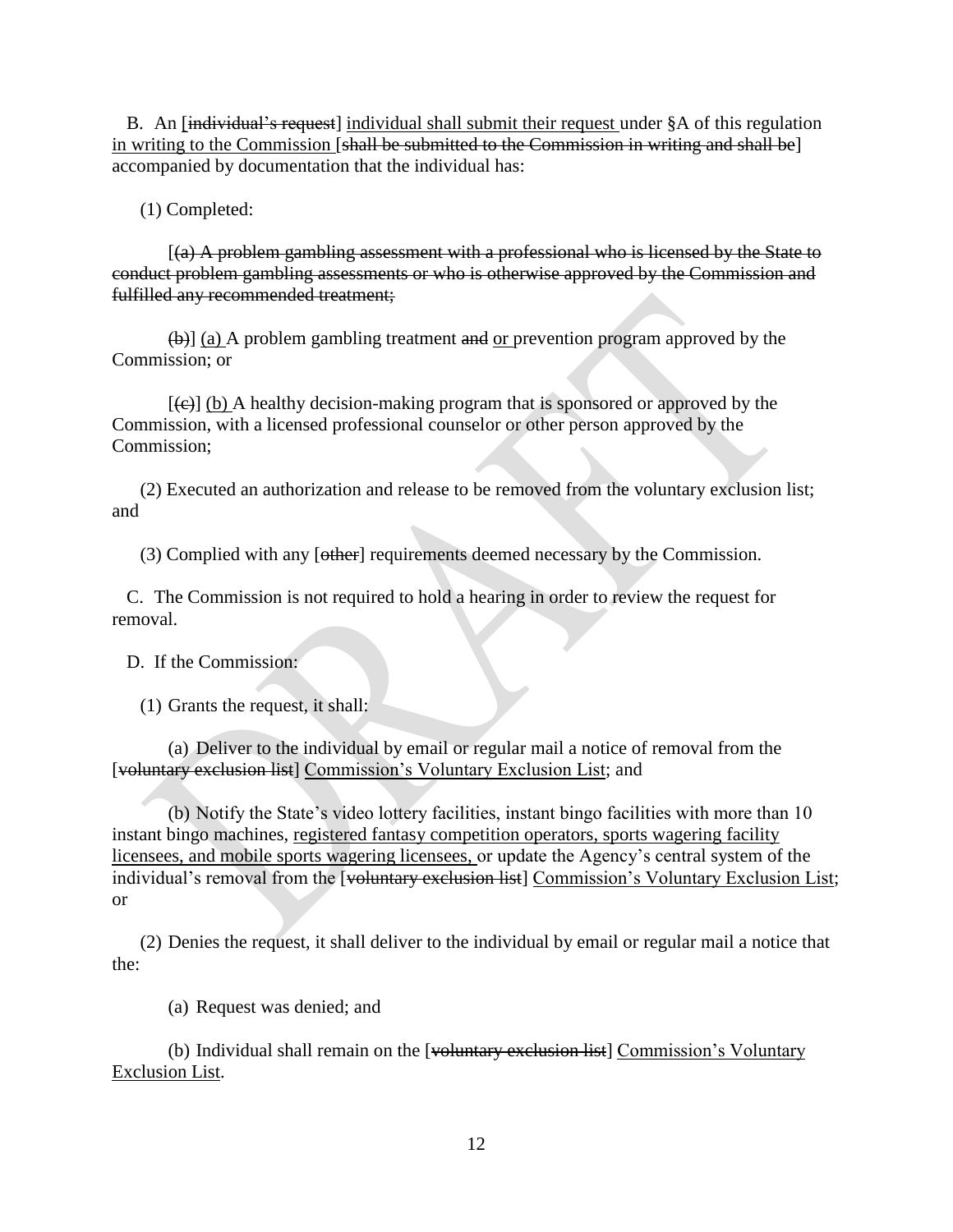## <span id="page-12-0"></span>**[.06] .07 Access to the Commission's Voluntary Exclusion List.**

A. All records pertaining to an individual's placement on the [voluntary exclusion list] Commission's Voluntary Exclusion List are sociological information under General Provisions Article, §4-330, Annotated Code of Maryland.

B. Access to records pertaining to an individual's placement on the [voluntary exclusion list] Commission's Voluntary Exclusion List shall be limited to disclosures authorized under General Provisions Article, Title 4, Annotated Code of Maryland, COMAR 36.03.06, and Regulation [. $-04$ ] .05 of this chapter.

## <span id="page-12-1"></span>**[.07] .08 Responsible Gaming Program.**

A. The Commission may establish a responsible gaming program.

B. A responsible gaming program established by the Commission under §A of this regulation shall be designed to:

(1) Reduce or mitigate the effects of problem gambling in the State; and

(2) Maximize the access of individuals who have a gambling problem to problem gambling resources.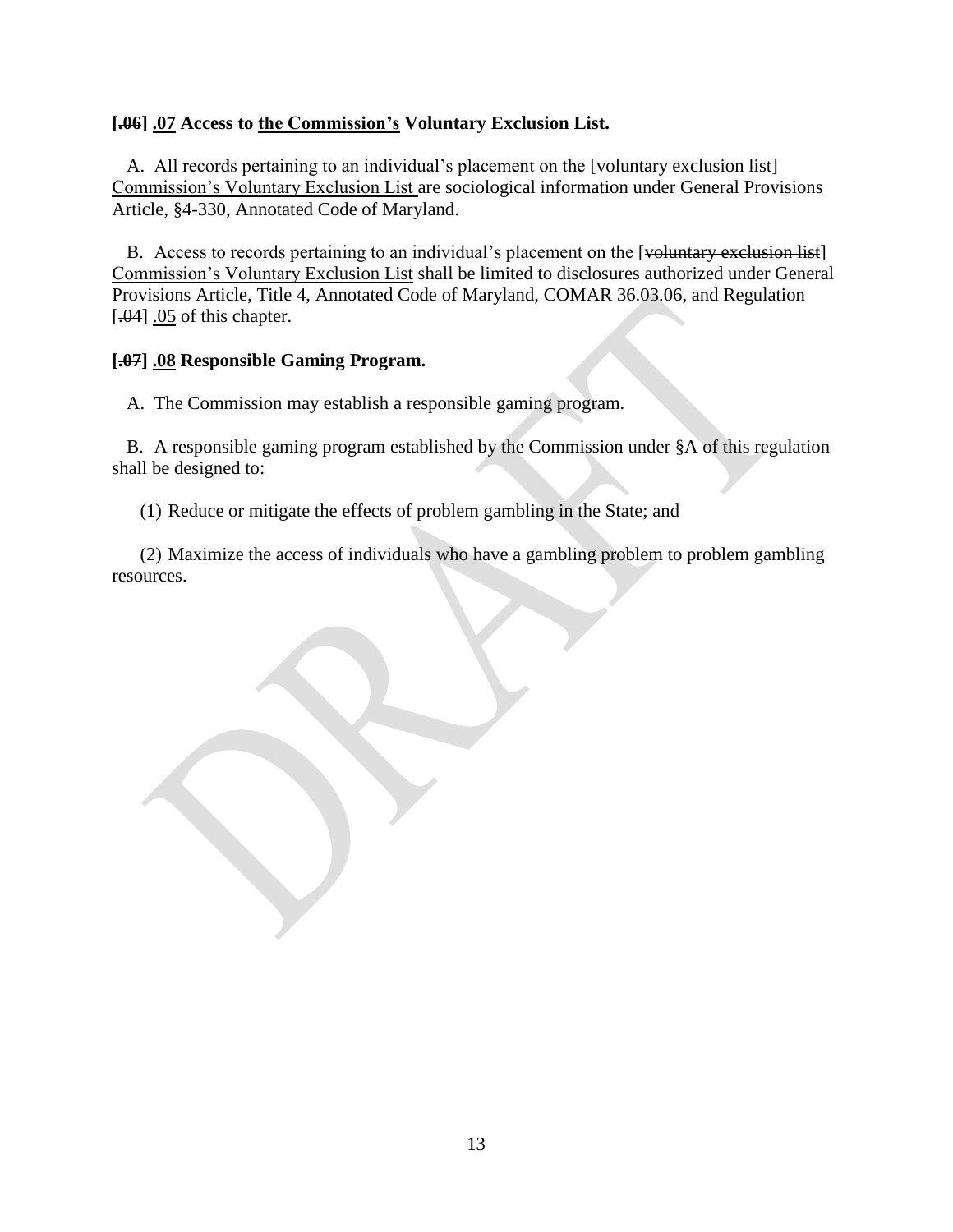#### **Subtitle 09 ONLINE FANTASY COMPETITION**

#### **Chapter 01 [Fantasy Competition] General**

<span id="page-13-1"></span><span id="page-13-0"></span>Authority: State Government Article, [§] §§ 9-1D-01, 9-1D-02, 9-1D-03, and 9-1D-05 Annotated Code of Maryland; and Ch. 853, Acts of 2018

#### <span id="page-13-2"></span>**.01 Scope.**

A. This subtitle applies to fantasy competitions regulated by the Commission under State Government Article, §§ 9-1D-01 – 9-1D-05, Annotated Code of Maryland.

B. This subtitle applies to fantasy competitions that are offered to individuals by means of a fantasy competition platform.

#### <span id="page-13-3"></span>**[.01] .02 Definitions.**

A. In this chapter, the following terms have the meanings indicated.

B. Terms Defined.

(1) "Beginner player" means any fantasy competition player who:

(a) Has entered fewer than 51 fantasy competitions offered by a single fantasy competition operator; and

(b) Does not meet the definition of highly experienced player.

(2) "Entry fee" [means cash or cash equivalents that may be required to be paid by a fantasy competition player to a fantasy competition operator in order to participate in a fantasy competition.] has the meaning stated in State Government Article, § 9-1D-01, Annotated Code of Maryland.

(3) "Fantasy competition" has the meaning stated in State Government Article, [§9-1D- $0.01(a)$ ] § 9-1D-01, Annotated Code of [Maryland] Maryland, and includes a competition in which:

(a) A prize is awarded;

(b) One or more players are subject to and may pay an entry fee; and

(c) The fantasy competition operator offering the competition receives compensation in connection with the competition regardless of the [<del>outcome.</del>] outcome;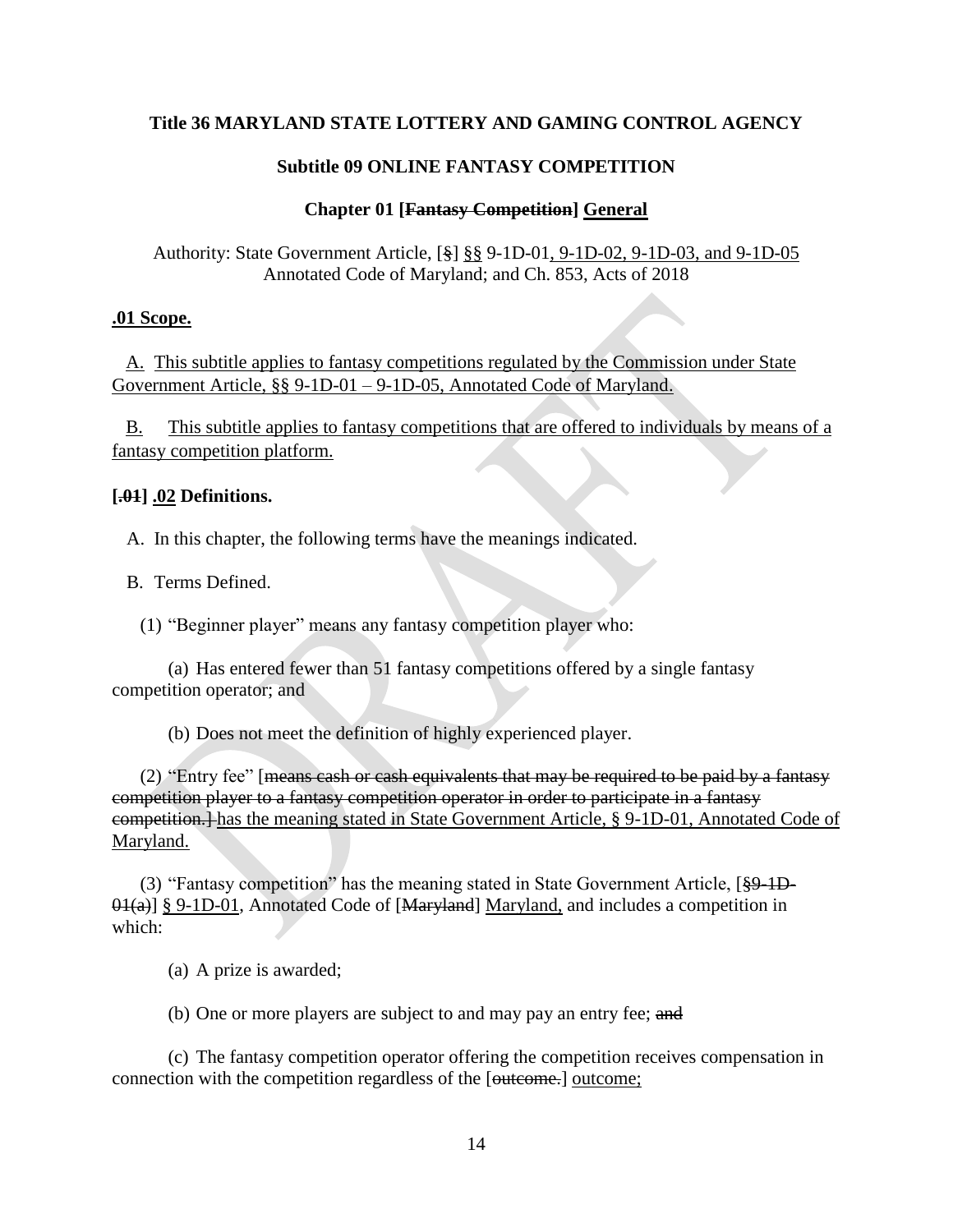(d) The winning outcome is not based on:

i. The score, point spread, or any performance of any single actual team;

ii. The score, point spread, or any performance of any combination of teams; or

ii. Any single performance of an individual athlete or player in any single actual event; and

(e) Fantasy competition players compete against other fantasy competition players and not the fantasy competition operator.

(4) "Fantasy competition operator" has the meaning stated in State Government Article,  $\S$  9-1D-01, Annotated Code of Maryland.

[(4)] (5) "Fantasy competition platform" [means any website, program, application, or other portal providing access to a fantasy competition.] means:

(a) Hardware and software used for a website, application, or other platform which is accessible via the internet or mobile, wireless, or similar communications technology that allows players to participate in fantasy competitions; or

(b) Hardware, software, firmware, communications technology, or other equipment that a registered fantasy competition operator uses to:

(i) Allow a player to participate in fantasy competitions;

(ii) Display the fantasy competition outcomes and other similar information necessary to facilitate fantasy competitions;

(iii) Review player accounts and generate financial reports;

(iv) Suspend a fantasy competition;

(v) Input outcomes for fantasy competitions; and

(vi) Set any configurable parameters.

(6) "Fantasy competition player" has the meaning stated in State Government Article, § 9- 1D-01, Annotated Code of Maryland.

 $[(5)]$  (7) "Fantasy contractor" means any person or [corporate] entity who:

- (a) Works under an independent contract with a fantasy competition operator; and
- (b) Has regular access to:
	- (i) Nonpublic portions of a fantasy competition operator's [office] system;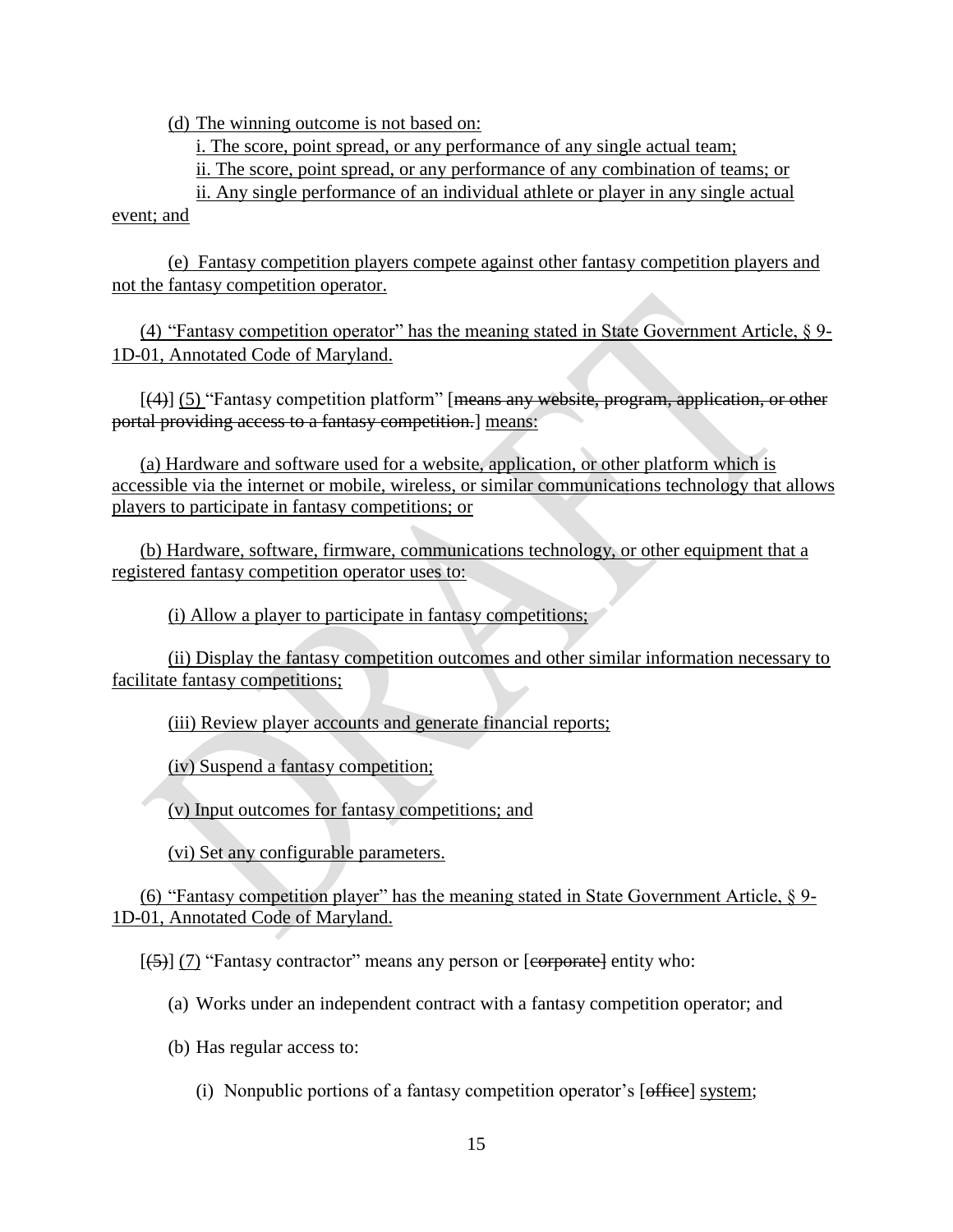(ii) Information on a fantasy competition operator's computer network that is not publicly available; or

(iii)A fantasy competition operator's proprietary information that may affect gameplay.

[(6) Fantasy Competition Operator.

(a) "Fantasy competition operator" means any person that offers services in connection with fantasy competitions to individuals by means of:

(i) The Internet;

(ii) A smart phone application; or

(iii)Any other electronic, digital media, communication technology, or device.

(b) "Fantasy competition operator" does not include an individual who:

(i) Organizes a fantasy competition in which the individual also participates;

(ii) Receives no compensation for organizing the fantasy competition; and

(iii) Is not affiliated with any fantasy competition operator as defined under  $\S B(7)(a)$ of this regulation.

(7) "Fantasy competition player" means an individual who participates in a fantasy competition offered by a fantasy competition operator.]

(8) "Highly experienced player" means any fantasy competition player who has:

(a) Entered more than 1,000 fantasy competitions offered by a single fantasy competition operator; or

(b) Won more than three fantasy competition prizes valued at \$1,000 or more.

(9) "Location percentage" has the meaning stated in State Government Article § 9-1D-01, Annotated Code of Maryland.

 $[\frac{(\varphi)}{(\varphi)}]$  (10) "Minor" means any individual younger than 18 years old.

 $[(10)]$  (11) "Player funds" means funds deposited by a fantasy competition player into an account to facilitate entry into fantasy competitions.

(12) "Private fantasy sports competition" means a fantasy sports competition that is only open to: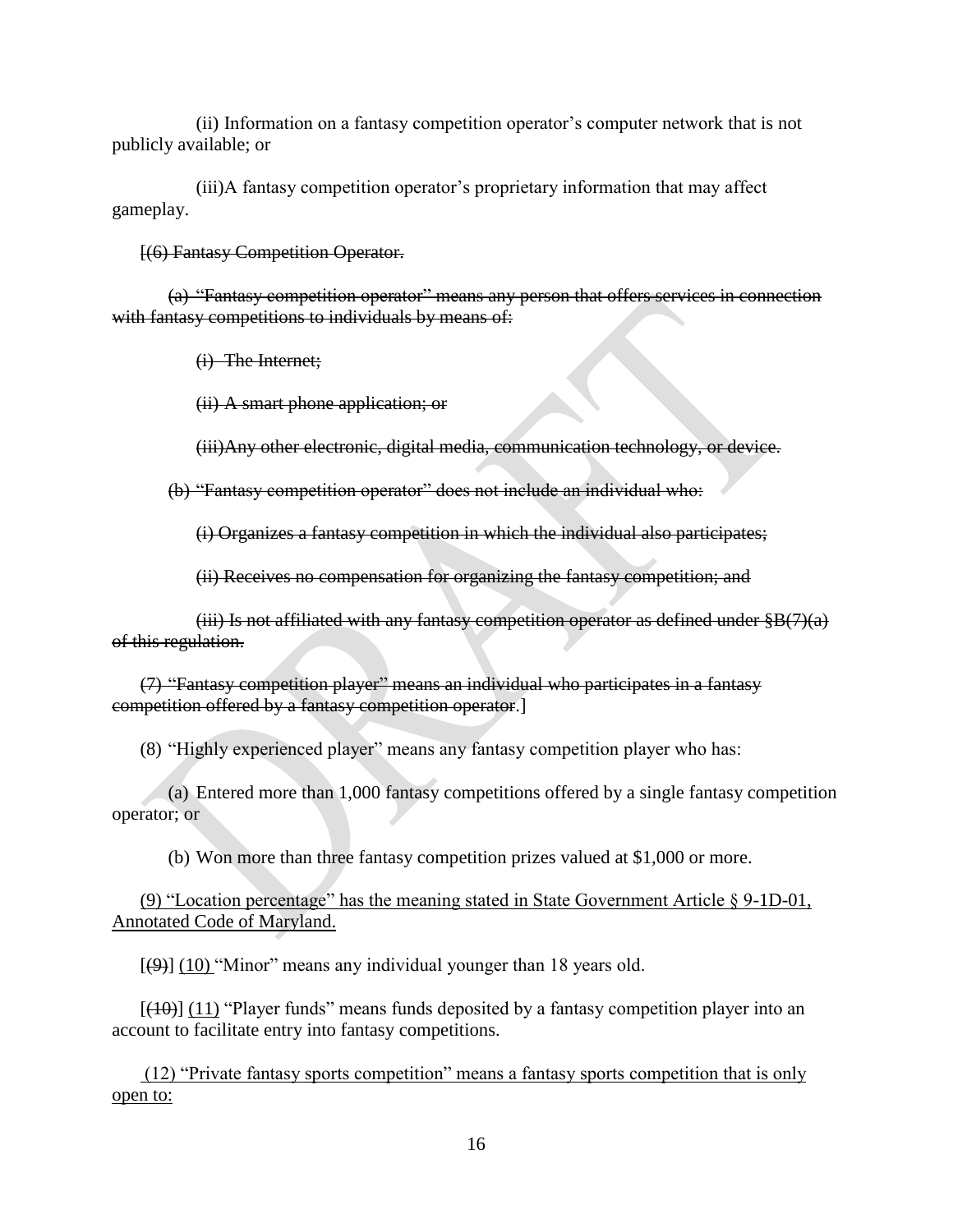## (a) Employees of a fantasy competition operator; and

## (b) Immediate family members of an employee of a fantasy competition operator.

 $[(11)]$   $(13)$  "Prize" means anything of monetary value, including:

(a) Money;

- (b) Competition credits;
- (c) Merchandise; or

(d) Admission to another competition in which a prize may be awarded.

(14) "Proceeds" has the meaning stated in State Government Article § 9-1D-01, Annotated Code of Maryland.

 $[(12)]$   $(15)$  "Scripts" means commands that a computer program can execute to automate processes on a fantasy competition platform created by:

(a) A fantasy competition player; or

## (b) A third party for use by a fantasy competition player.

[(13)] (16) "Segregated account" means a financial account that segregates funds owned by a fantasy player from the operational funds of a fantasy competition operator.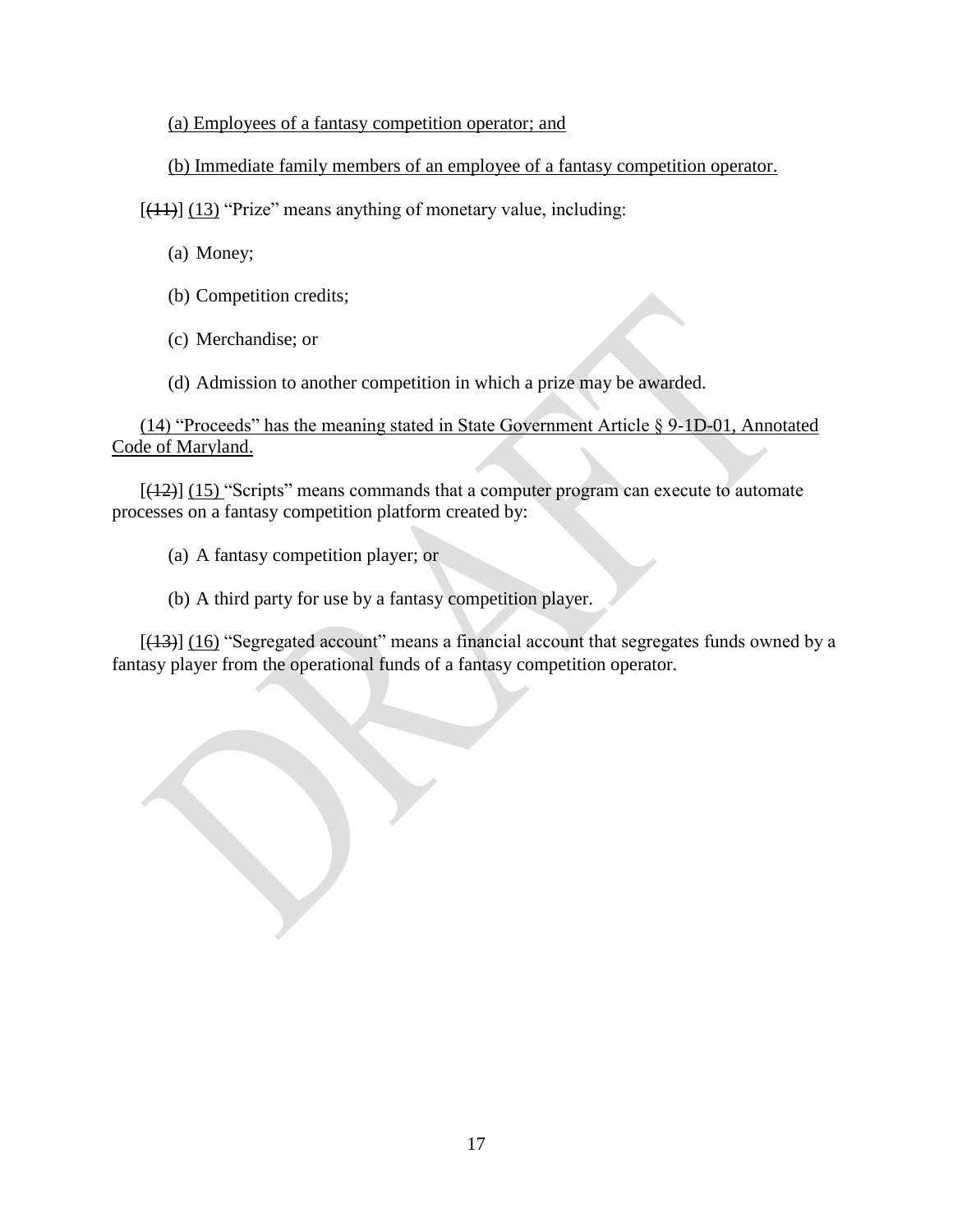# **Subtitle 09 ONLINE FANTASY COMPETITION**

# **Chapter 02 Registration**

# <span id="page-17-1"></span><span id="page-17-0"></span>Authority: State Government Article, §§ 9-1D-01, 9-1D-03, 9-1D-04, and 9-1D-05 Annotated Code of Maryland; and Ch. 853, Acts of 2018

# <span id="page-17-2"></span>**[.12 Notification.] .01 Registration**

A. Before offering services in connection with a fantasy competition to players physically located in Maryland, a fantasy competition operator shall [notify] register with the Commission. [that the fantasy competition operator is qualified to do business in the State.]

B. A fantasy competition operator may not conduct an online fantasy competition unless registered to do so by the Commission.

C. A fantasy competition operator shall register with the Commission every year not more than 365 days from the date of its previous registration, if it is offering services in connection with a fantasy competition in Maryland.

[B. The notification to the Commission shall include:] D. A person required to register shall provide, in the manner specified by the Commission:

(1) The name and principal address of the fantasy competition operator;

(2) If a corporation, the state of incorporation and the full name and address of each officer, director, trustee, and principal salaried executive staff officer;

(3) If a foreign corporation, evidence of qualification to conduct business in the State;

(4) If a partnership or joint venture, the name and address of each owner and officer;

(5) The name and address of the fantasy competition operator's resident agent in the State; [and]

(6) The place where and the date when the fantasy competition operator was legally established and the form of its [organization.] organization;

(7) Information concerning each fantasy competition offered by the fantasy competition operator as described in Regulation .02 of this chapter;

(8) Evidence satisfactory to the Commission that the fantasy competition operator has established and will implement procedures that prevent those individuals identified in COMAR 36.09.03.03 from participating in fantasy competitions;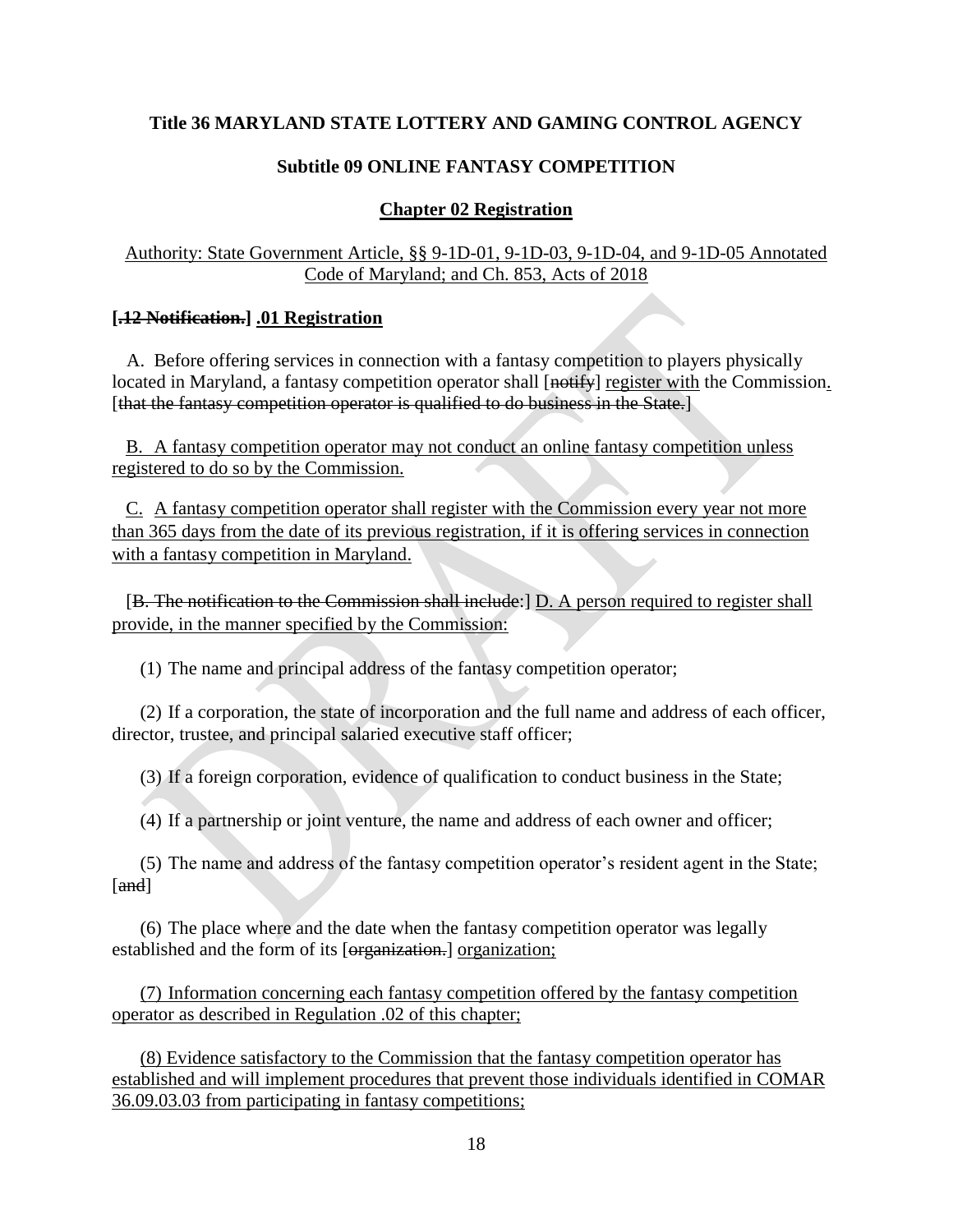(9) A plan that describes how the fantasy competition operator will maintain compliance with Chapter .04 of this subtitle;

(10) A responsible gaming plan required under Chapter .05 of this subtitle; and

(11) Any additional information required by the Commission.

E. For each fantasy competition operator registered under this chapter, the Commission shall issue a registration certificate.

F. A fantasy competition operator registered under this chapter may operate fantasy competitions in accordance with this subtitle.

[C.] G. Information provided by the fantasy competition operator shall be available for public review.

[D.] H. In the event that information provided by the fantasy competition operator is no longer accurate due to a change in circumstances, a fantasy competition operator shall provide the Commission with the corrected information within 10 work days.

# <span id="page-18-0"></span>**.02 Fantasy Competition Rules.**

A. Prior to conducting a new type of fantasy competition, a fantasy competition operator shall submit proposed fantasy competition rules to the Commission.

B. A fantasy competition operator may offer minor variations of a fantasy competition without having to submit a new fantasy competition rules to the Commission.

C. Minor variations of a fantasy competition include:

(1) Offering a contest format for any sport, league, association or organization previously offered for any fantasy competition;

(2) Offering a fantasy competition only to employees of a fantasy competition operator;

(3) The value of a fantasy competition and number of entries permitted;

(4) Nonmaterial changes to entry fee and prize structure;

(5) The number of athletes that a player selects to fill a roster when completing an entry;

(6) The fields that a player must fill in when completing an entry;

(7) Adjustments to a scoring system; and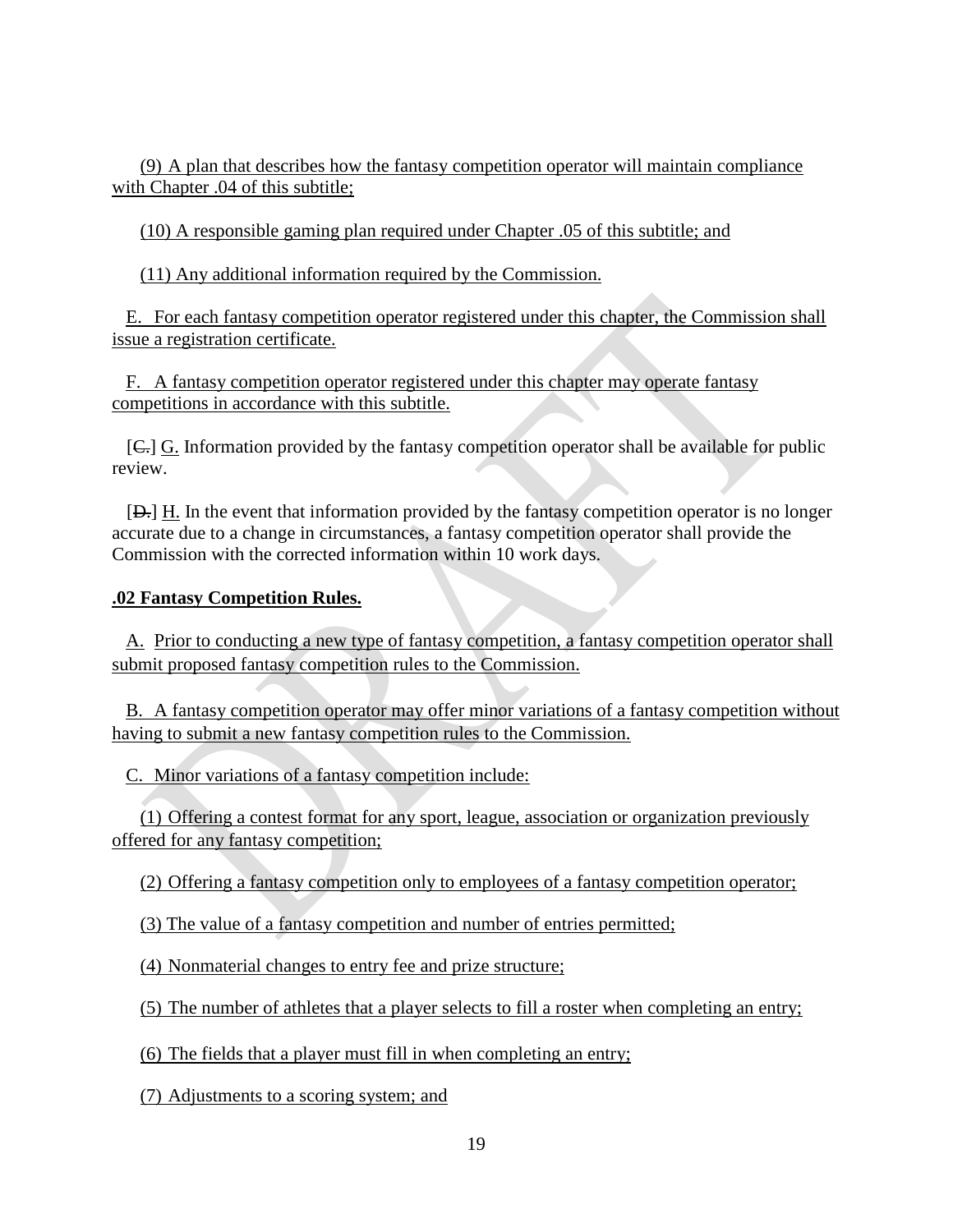(8) Adjustments to a salary cap.

# <span id="page-19-0"></span>**.03 Fees**

A. A registration fee of \$100 shall be paid to the Commission to process a registration application of a fantasy competition operator.

B. The fees paid under this regulation are nonrefundable.

# <span id="page-19-1"></span>**.04 Renewal Requirements**

A. Unless a registration is renewed, a fantasy competition operator's registration expires 1 year from the last date of registration.

B. The Commission may renew a fantasy competition operator's registration if, before the term of the registration expires, the fantasy competition operator:

(1) Applies for renewal no later than 45 days prior to the expiration of its current registration;

(2) Submits updated and current copies of all of the documents and information required under Regulation .01 of this chapter; and

(3) Pays a renewal registration fee in the amount of \$100 to the Commission.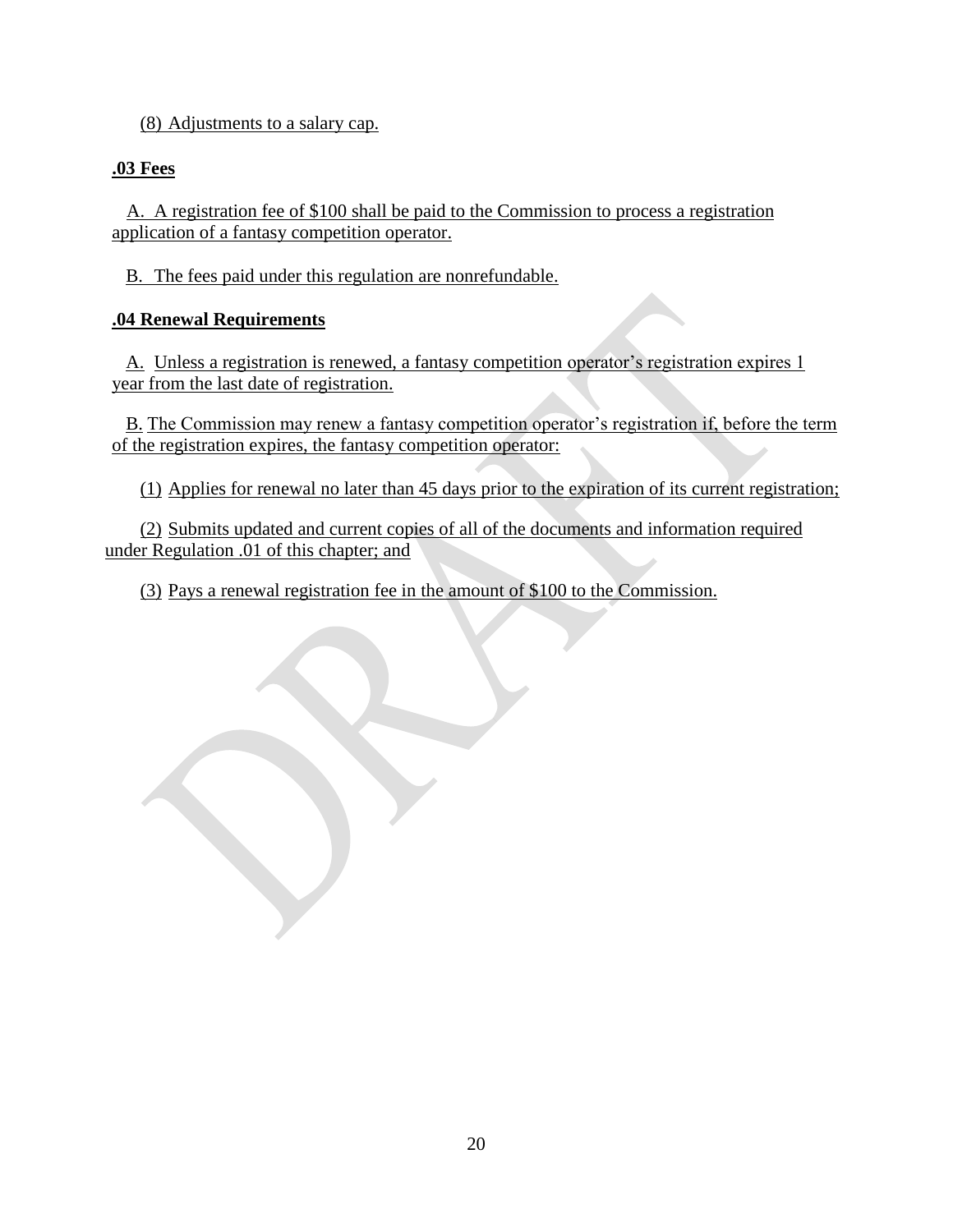## **Subtitle 09 ONLINE FANTASY COMPETITION**

#### **Chapter 03 General Standards and Prohibitions**

## <span id="page-20-1"></span><span id="page-20-0"></span>Authority: State Government Article, §§ 9-1D-01, 9-1D-03, 9-1D-04, and 9-1D-05 Annotated Code of Maryland; and Ch. 853, Acts of 2018

#### <span id="page-20-2"></span>**[.02] .01 Prohibition on Fantasy Competition Play.**

Participation in a fantasy competition for which there is an entry fee is prohibited for:

- A. A minor, which is an individual under the age of 18;
- B. A Commission member;
- C. An officer or an employee of the Agency;

D. An individual who lives in the same principal residence as a Commission member or an officer or employee of the Agency and is the member's, officer's, or employee's:

- (1) Spouse or domestic partner;
- (2) Child;
- (3) Sibling; or
- (4) Parent or parent-in-law; or

E. An individual who has asked to be excluded under [Regulation .06 of this chapter.] Chapter .05 of this subtitle.

#### <span id="page-20-3"></span>**[.03] .02 Prohibition on Fantasy Competition Kiosks.**

[A. Fantasy competition operators may not permit players to enter a competition using a kiosk or machine physically located within a retail business location.]

Fantasy competitions may not be offered through a kiosk or machine physically located in the State.

## <span id="page-20-4"></span>**[.04] .03 Restrictions on Fantasy Competition Play by Individuals Associated with Operators.**

A. Except as provided in §B of this regulation an employee, principal, officer, director, or contractor of a fantasy competition operator, or a member of that individual's immediate family,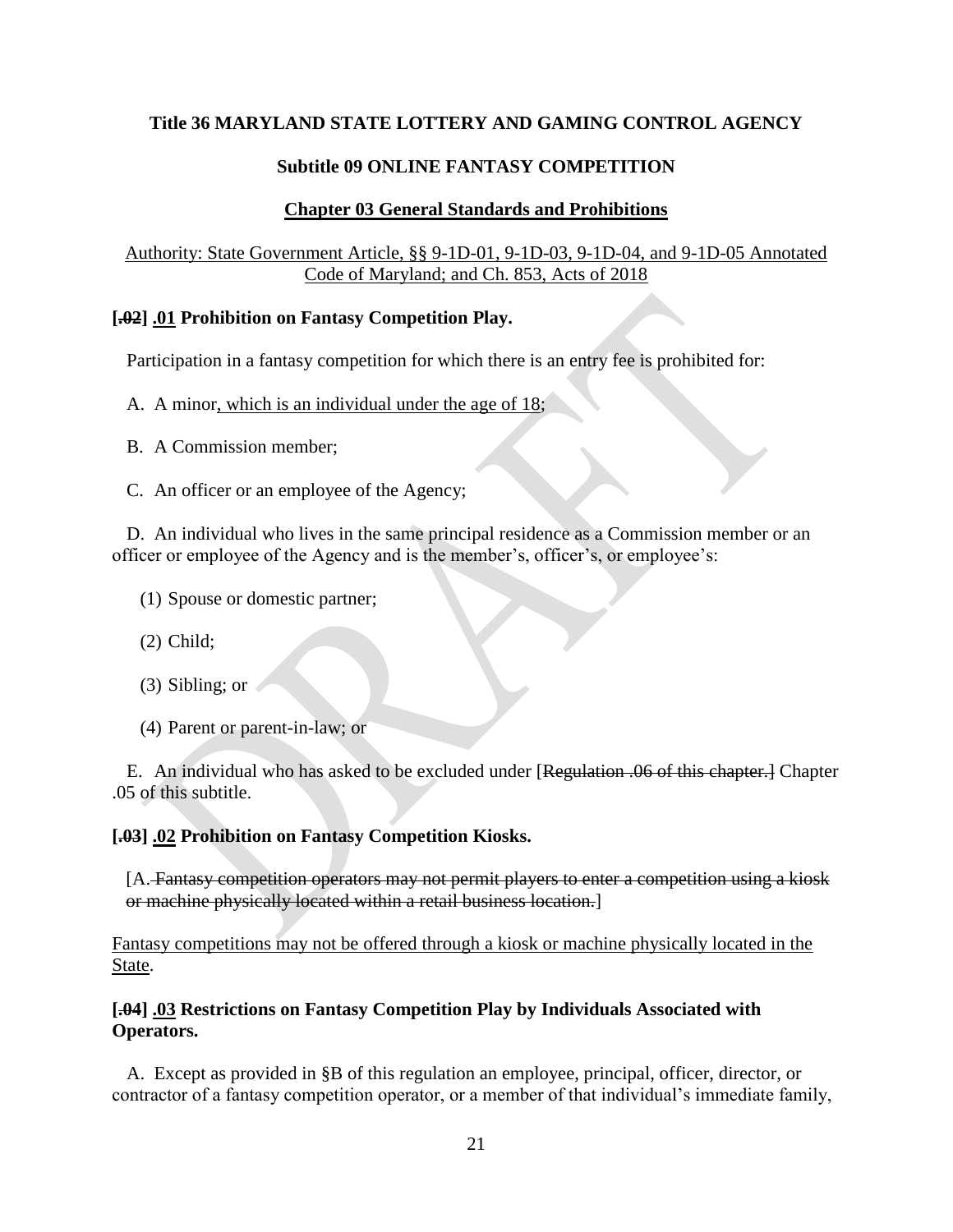is prohibited from participating in a fantasy competition offered by any fantasy competition operator; and

B. Exception. An individual associated with a fantasy competition operator may participate in a fantasy competition only if:

(1) Participation is for testing purposes and:

 $[4]$  (a) The individual uses a clearly marked test account for testing purposes including evaluating a fantasy competition platform;

 $[2]$  (b) The individual fully discloses affiliation with a fantasy competition operator to each fantasy competition player in the fantasy competition;

 $[(3)]$  (c) The individual is not eligible to win a prize; and

 $[(4)]$  (d) The individual awards any prize won in a fantasy competition to the participant who would have won the prize if the individual associated with a fantasy competition operator had not [participated.] participated; or

(2) The fantasy competition is a private fantasy competition that is:

(a) Clearly marked as a private fantasy competition; and

(b) Limited by the fantasy competition operator to:

(i) Employees of the fantasy competition operator; and

(ii) Immediate family members of an employee of the fantasy competition operator.

# <span id="page-21-0"></span>**[.05] .04 Prohibition on Fantasy Competition Play by Athletes and Others.**

A. An athlete, sports agent, team employee, referee, or league official, or a member of that individual's immediate family, is prohibited from entering fantasy competitions based on underlying sporting events in which the individual is a participant.

B. An athlete, sports agent, team employee, referee, or league official, or a member of that individual's immediate family, may not enter fantasy competitions based on underlying sporting events in which the individual is a participant through another person as a proxy.

# <span id="page-21-1"></span>**[.10] .05 Ensuring Fair Outcomes in Fantasy Competitions.**

A. Fantasy Competition Scripts.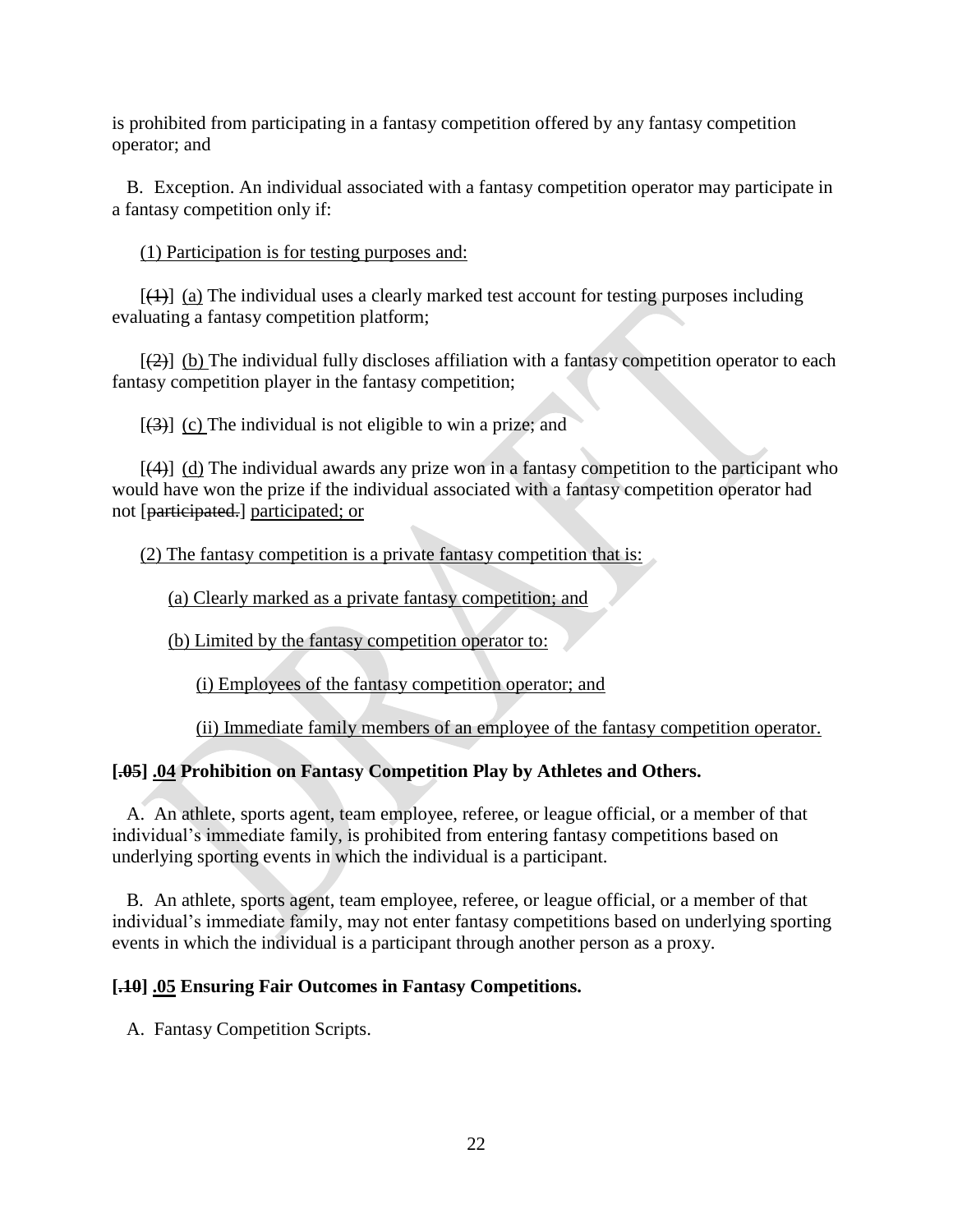(1) A fantasy competition operator may not permit the use of unauthorized scripts on a fantasy competition platform and shall use commercially reasonable efforts to monitor for and prevent use of such scripts.

(2) For the purpose of  $(A(1))$  of this regulation, scripts shall be treated as offering a competitive advantage if potential uses include:

(a) Facilitating changes in many line ups at one time;

(b) Facilitating use of commercial products designed and distributed by third parties to identify advantageous game strategies; or

(c) Submitting entry fees or adjusting the athletes selected by a fantasy competition player; or

 $[\Theta]$  (d) Gathering information about the performance of others for the purpose of identifying or entering competitions against fantasy competition players who are less likely to be successful.

(3) Authorized scripts shall either be incorporated as a game feature or be prominently published and thereby made available to all fantasy competition players.

B. Beginner Games and Identification of Highly Experienced Players.

(1) Fantasy competition operators shall offer some fantasy competitions that are limited to beginner players and exclude highly experienced players.

(2) Fantasy competition operators shall clearly and conspicuously identify a highly experienced player in a fantasy competition by attaching a symbol to the username of a highly experienced player, or by other easily visible means.

C. Fantasy Competition Entries.

(1) A fantasy competition operator shall disclose the number of entries a fantasy competition player may submit for each fantasy competition.

(2) A fantasy operator shall take reasonable steps to prevent fantasy competition players from submitting more than the allowable number of entries.

D. Limit on Number of Accounts. A fantasy competition operator may not permit a player to establish more than one [<del>username</del>] account with a fantasy competition operator.

E. Disputes. Fantasy competition operators shall provide an opportunity for fantasy competition players to file a player dispute.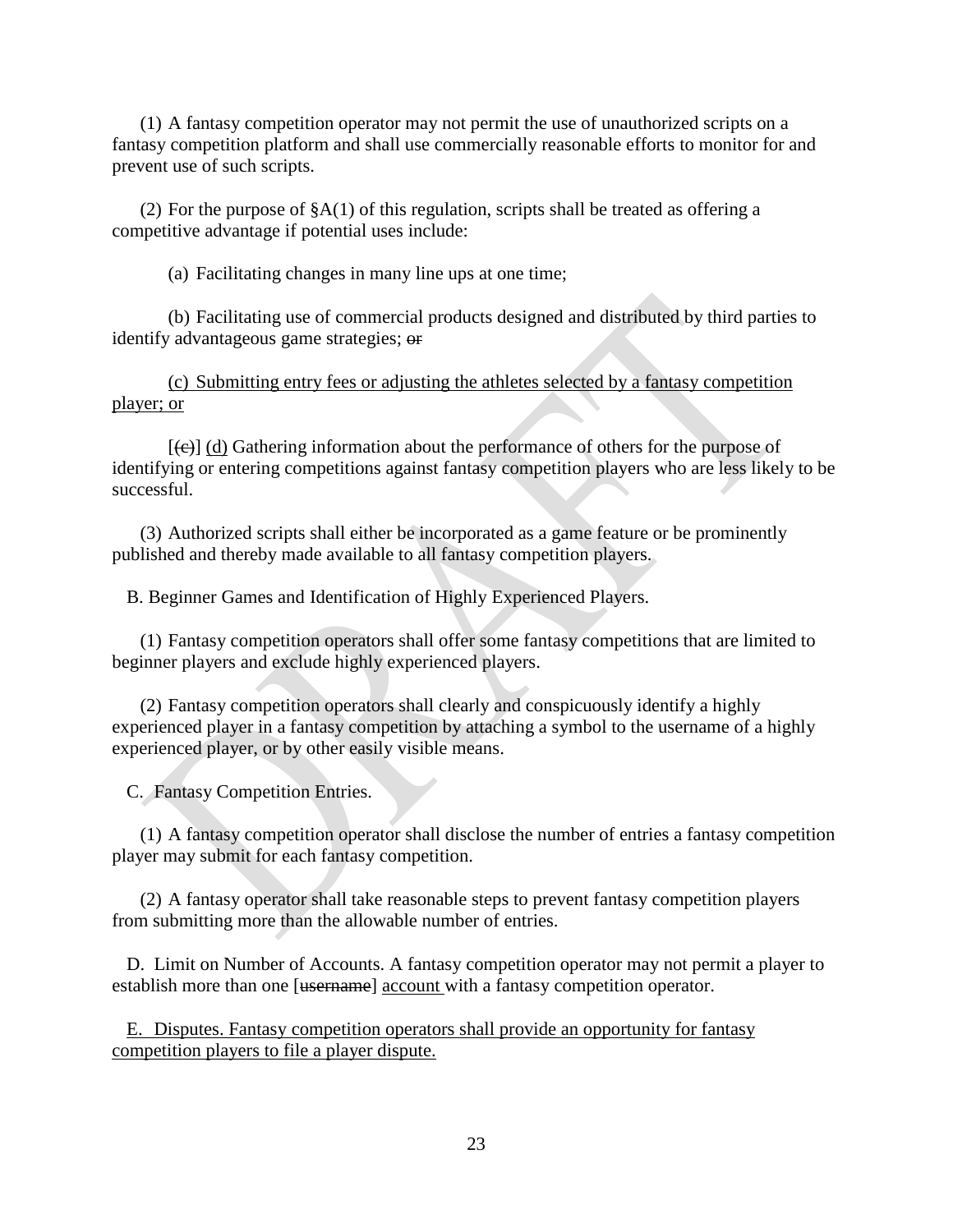F. Data. Fantasy competition operators shall conspicuously disclose the source of the data utilized in determining results.

# <span id="page-23-0"></span>**[.09] .06 Prohibition on Fantasy Competitions Based on Amateur Sports.**

A fantasy competition operator may not offer a fantasy competition based on a sporting event featuring amateur athletes who are primarily under 18 years old.

# <span id="page-23-1"></span>**[.15] .07 Advertising.**

Fantasy competition operator advertisements may not depict:

- A. Minors, except professional athletes who may be minors;
- B. Students;
- C. Schools or colleges; or
- D. School or college settings.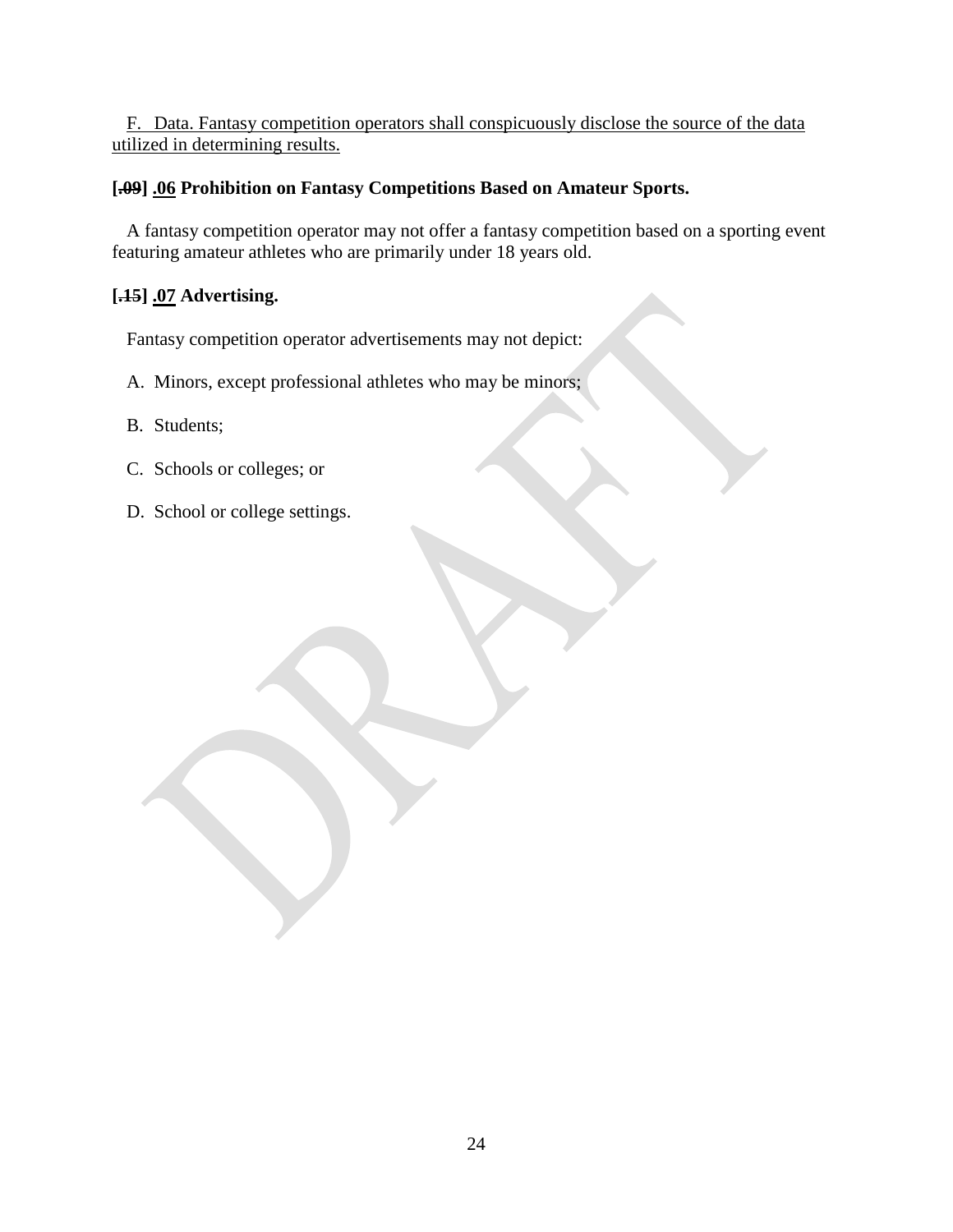#### **Subtitle 09 ONLINE FANTASY COMPETITION**

#### **Chapter 04 Financial Standards**

#### <span id="page-24-1"></span><span id="page-24-0"></span>Authority: State Government Article, §§ 9-1D-01, 9-1D-02, 9-1D-03, and 9-1D-05 Annotated Code of Maryland; and Ch. 853, Acts of 2018; Ch. 853, Acts of 2018

#### <span id="page-24-2"></span>**[.11] .01 Financial Account Protections.**

A. A fantasy competition operator shall hold a fantasy competition player's funds:

(1) In a segregated account that separates player funds from the operational funds of the operator; or

(2) In a special-purpose, segregated account that is maintained and controlled by a properly constituted corporate entity that:

(a) Is not the fantasy competition operator;

(b) Has a governing board that includes one or more corporate directors who are independent of the operator and of any corporation related to or controlled by the operator;

(c) Requires a unanimous vote of all corporate directors to file for bankruptcy;

(d) Has articles of incorporation that prohibit commingling of fantasy competition player funds with those of the fantasy competition operator, except as necessary to reconcile the accounts of fantasy competition players with sums owed to the fantasy competition operator by those fantasy competition players;

(e) Is restricted from incurring debt other than to fantasy competition players pursuant to the fantasy competition operator's rules governing the accounts of its fantasy competition players;

(f) Is restricted from taking on obligations of the fantasy competition operator other than obligations to its fantasy competition players pursuant to the fantasy competition operator's rules governing the accounts of its fantasy competition players; and

(g) Other than a special purpose corporate entity established by another fantasy competition operator that meets the requirements of this subtitle, may not dissolve, merge, or consolidate with another company while there are unsatisfied obligations to fantasy competition players.

B. A fantasy competition operator shall comply with all applicable State and federal requirements for data security.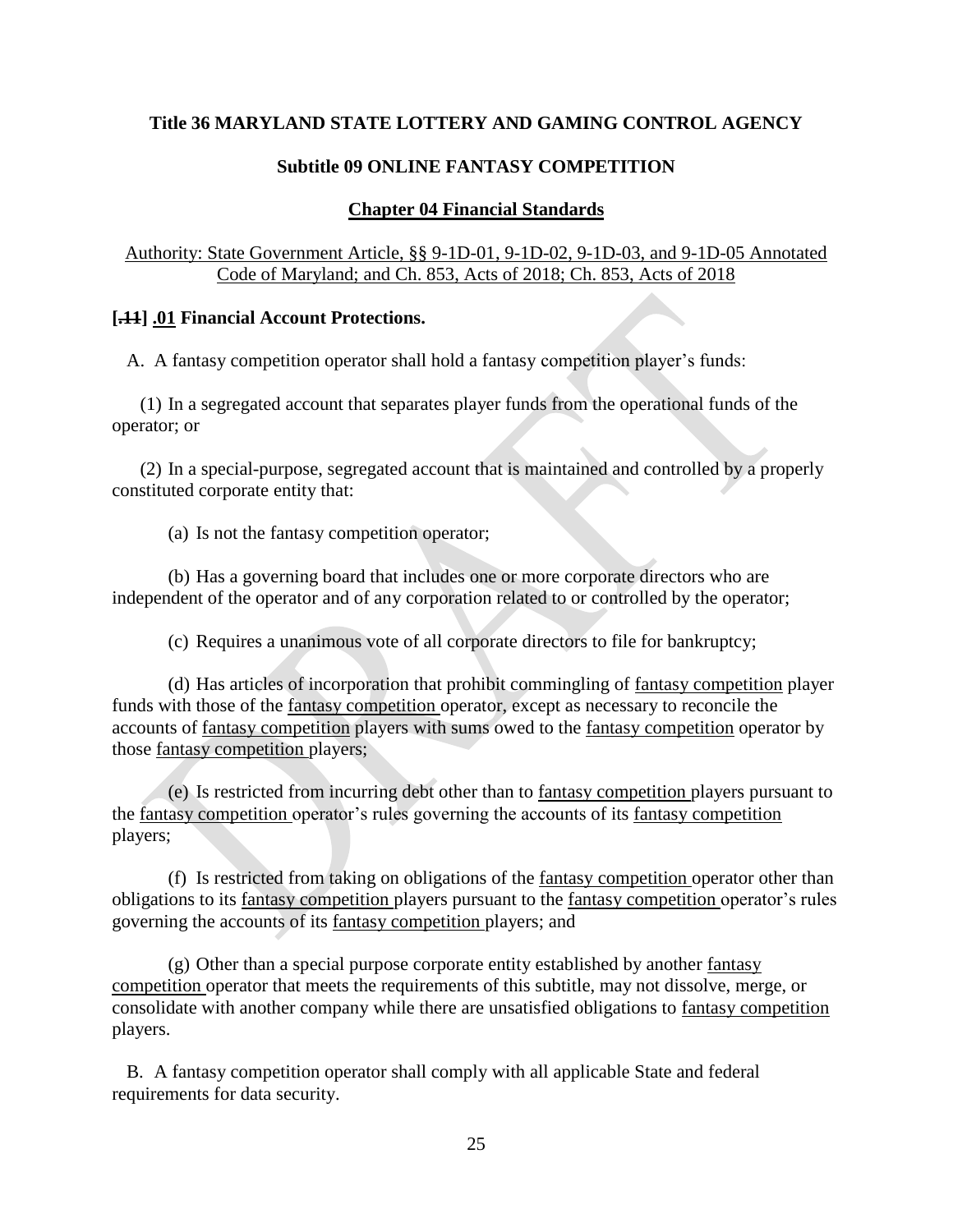#### <span id="page-25-0"></span>**[.07] .02 Limits on Deposits.**

A. This regulation does not apply to season-long fantasy competitions.

B. Except as provided in §C of this regulation, a fantasy competition player may not deposit more than \$5,000 in a single calendar month with a fantasy competition operator.

C. Exception. A fantasy competition player may request a fantasy competition operator to temporarily or permanently increase a deposit limit above \$5,000 per calendar month only if:

(1) The fantasy competition operator has established and prominently published procedures for considering a request from a fantasy competition player to increase the deposit level;

(2) Procedures for considering a request from a fantasy competition player to increase a deposit level include evaluation of information, including evidence of income or assets, sufficient to confirm the financial ability of a fantasy competition player to afford losses which may result from fantasy competition play at the deposit level requested by the fantasy competition player; and

(3) After a temporary or permanent deposit level increase has been approved, the fantasy competition player undergoes an annual evaluation by the fantasy competition operator of information sufficient to confirm the continued financial ability of the fantasy competition player to afford losses that may result from fantasy competition play at the increased deposit level.

#### <span id="page-25-1"></span>**[.08] .03 Prohibition on Extensions of Credit.**

A fantasy competition operator may not extend credit to a fantasy competition player.

#### <span id="page-25-2"></span>**[.13] .04 Financial Auditing.**

A. A fantasy competition operator that conducts competitions that require an entry fee and that generates gross annual revenues of \$250,000 or more in Maryland shall [have] ensure that a financial audit is performed annually by a certified public accountant.

B. The certified public accounting firm that conducts the financial audit shall:

(1) Comply with generally accepted accounting principles; and

(2) Submit the financial audit report to the Commission within 180 days of the fantasy competition operator's fiscal year end.

C. The financial audit does not preclude any State or federal agency from conducting an audit of a fantasy competition operator.

D. Auditor Exception.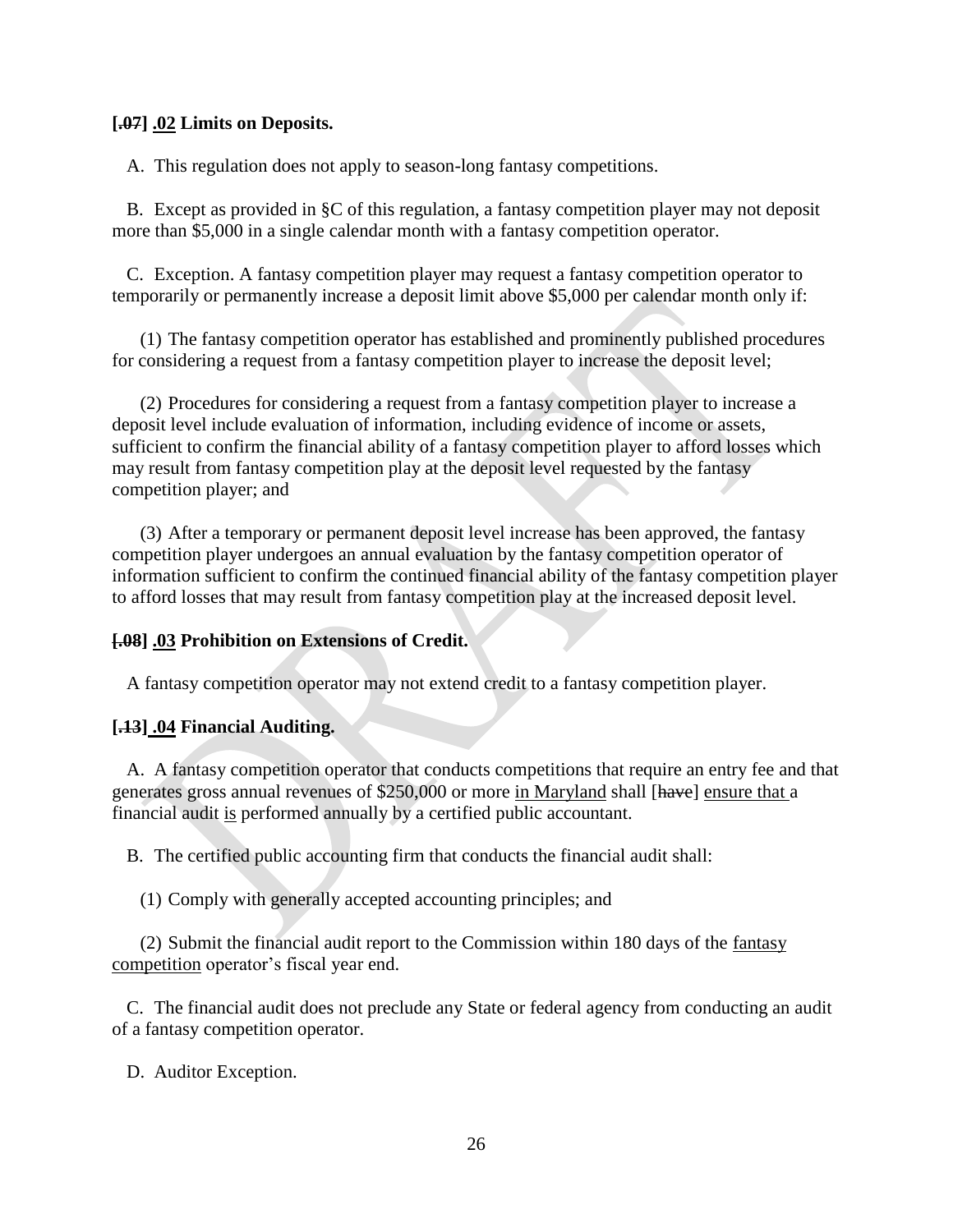(1) The same certified public accountant may not perform more than three consecutive financial audits for a fantasy competition operator unless:

(a) The fantasy competition operator requests and obtains preapproval of the Commission; and

(b) A different audit partner manages the audit after 3 years.

(2) If a different audit partner cannot be assigned, a fantasy competition operator shall advise the Agency prior to the beginning of the audit.

E. If the Commission deems it necessary, the Commission may require a fantasy competition operator that is not otherwise required by §A of this regulation to have a financial audit performed by a certified public accountant.

## <span id="page-26-0"></span>**.05 Taxation**

A. A fantasy competition operator shall retain 85% of its proceeds from players in Maryland.

B. A fantasy competition operator shall pay 15% of its Maryland player proceeds to the Commission.

# <span id="page-26-1"></span>**.06 Reporting**

A. Fantasy competition operators shall report fantasy competition prize payouts larger than \$600 to the Comptroller of Maryland and the Internal Revenue Service in accordance with applicable tax laws.

B. A fantasy competition operator shall provide a 1099 Misc. tax form to players that receive a prize payout larger than \$600.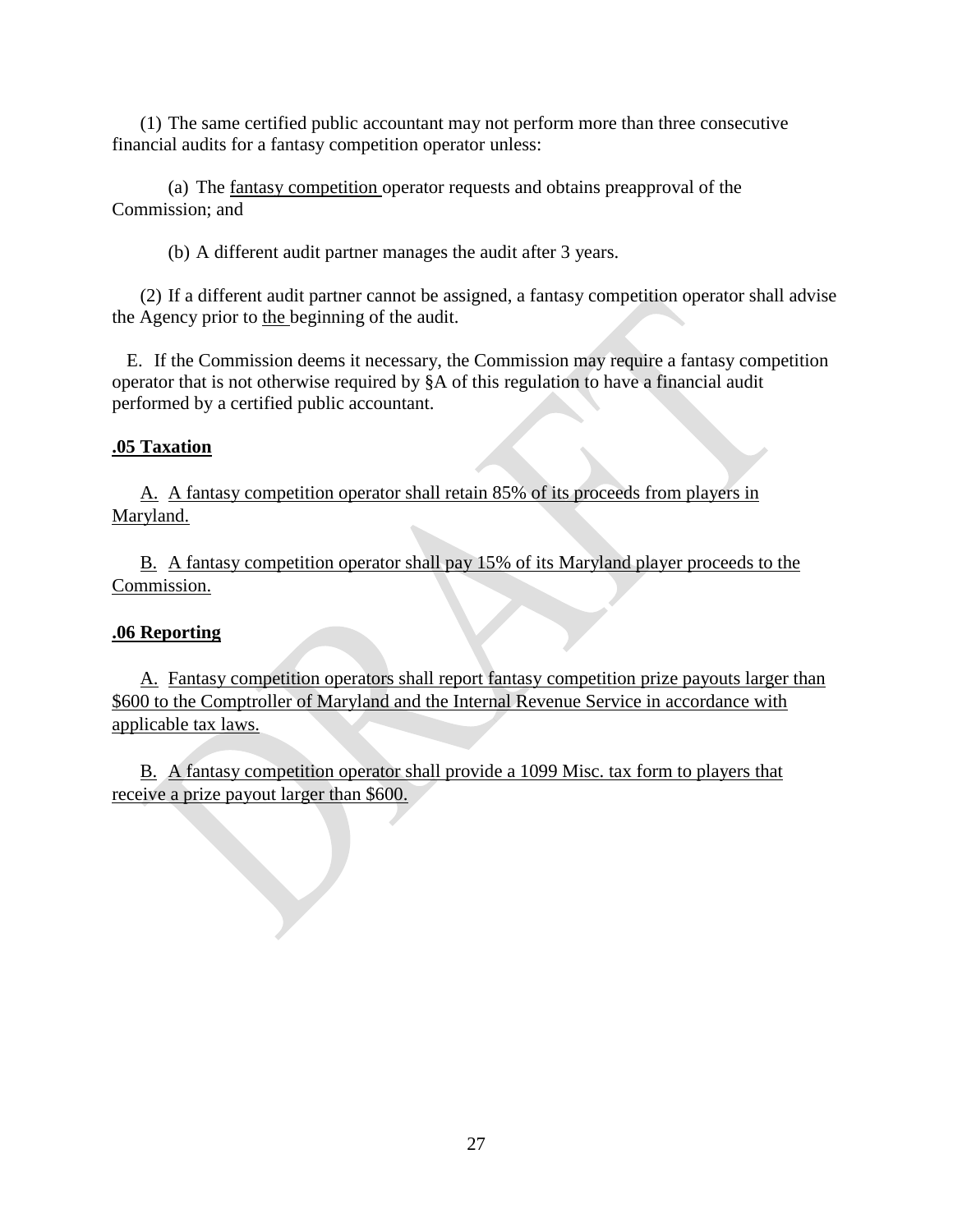# **Subtitle 09 ONLINE FANTASY COMPETITION**

# **Chapter 05 Responsible Gaming**

<span id="page-27-1"></span><span id="page-27-0"></span>Authority: State Government Article, §§ 9-1D-01, 9-1D-02, 9-1D-03, and 9-1D-05 Annotated Code of Maryland; Ch. 853, Acts of 2018; and Ch. 853, Acts of 2018

# <span id="page-27-2"></span>**[.06] .01 [Self] Direct Exclusion Through Fantasy Competition Operator.**

A. An individual may request exclusion from entering a fantasy competition by submitting to the fantasy competition operator a self-exclusion request using a self-exclusion tool provided by the fantasy competition operator on its website.

[B. If an individual requests exclusion, the fantasy competition operator shall take reasonable measures to prevent that individual from entering a fantasy competition.]

B. A fantasy competition operator shall implement and prominently publish procedures for players to self-exclude themselves.

C. Self-excluded persons shall not collect any prizes or recover any losses arising as result of any prohibited participation in a fantasy competition operator's fantasy competition.

D. A request for exclusion submitted to a fantasy competition operator:

(1) Is not an application for voluntary exclusion through the Commission under COMAR 36.01.03;

(2) Will not result in inclusion on the Commission's Voluntary Exclusion List; and

(3) Is not administered or maintained by the Commission.

# <span id="page-27-3"></span>**.02 Responsible Gaming Plan.**

A. A fantasy competition operator shall establish a responsible gaming plan that includes at least the following elements:

(1) Goals;

(2) Procedures and deadlines for implementation;

(3) Identification of personnel responsible for implementation;

(4) Responsibilities of personnel identified as responsible for implementation;